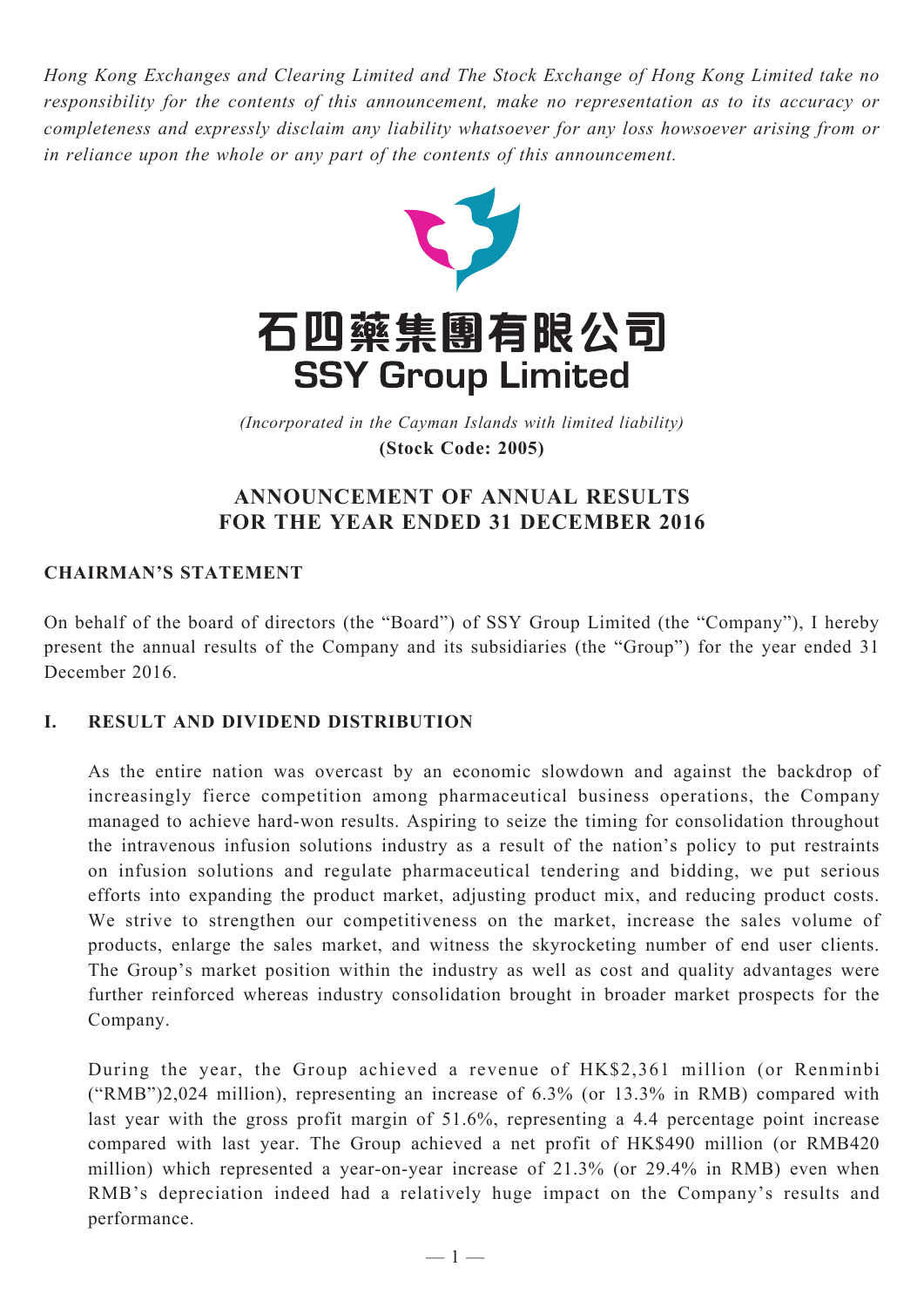The Group resolved to pay on 9 June 2017 a final dividend for the year ended 2016 of HK\$0.03 per share to the shareholders named in the register of members of the Company on 29 May 2017 amounting to HK\$85.2 million (the corresponding period of last year: nil). Together with an interim dividend of HK\$0.025 per share, a full-year dividend of HK\$0.055 per share (the full-year dividend for last year: HK\$0.025 per share) amounted to HK\$156 million and represented a 122% increase compared with last year.

## **II. BUSINESS REVIEW**

#### **Revenue**

For the year ended 31 December 2016, the revenue of the Group amounted to approximately HK\$2,361,250,000, representing an increase of 6.3% as compared to HK\$2,221,921,000 in last year. A breakdown of the revenue of the Group for the year ended 31 December 2016 is set out as follows:

|                   |                                        | 2016            |               | 2015      |            |            |  |
|-------------------|----------------------------------------|-----------------|---------------|-----------|------------|------------|--|
|                   |                                        |                 | Percentage    |           | Percentage | Increase/  |  |
|                   |                                        | Revenue         | of revenue    | Revenue   | of revenue | (decrease) |  |
|                   |                                        | <b>HK\$'000</b> | $\frac{0}{0}$ | HK\$'000  | $\%$       | $\%$       |  |
|                   | Intravenous infusion solution and      |                 |               |           |            |            |  |
| others            |                                        | 2,219,056       | 94.0          | 2,175,536 | 97.9       | 2.0        |  |
| (Including:       | Non-PVC soft bag &<br>upright soft bag |                 |               |           |            |            |  |
|                   | infusion solution                      | 1,337,514       | 56.7          | 1,278,288 | 57.5       | 4.6        |  |
|                   | PP plastic bottle                      |                 |               |           |            |            |  |
|                   | infusion solution                      | 500,915         | 21.2          | 502,196   | 22.6       | (0.3)      |  |
|                   | Glass bottle                           |                 |               |           |            |            |  |
|                   | infusion solution                      | 224,715         | 9.5           | 226,244   | 10.2       | (0.7)      |  |
|                   | Others)                                | 155,912         | 6.6           | 168,808   | 7.6        | (7.6)      |  |
| Medical materials |                                        | 142,194         | 6.0           | 46,385    | 2.1        | 206.6      |  |
|                   |                                        |                 |               |           |            |            |  |
| Total             |                                        | 2,361,250       | <b>100</b>    | 2,221,921 | 100        | 6.3        |  |

## **(1) Sales of Products**

While strengthening the current market penetration, we placed emphasis on market share growth in new bid-winning provinces with concentrated efforts on market development for soft bags, particularly the market for advantageous products such as upright soft bags in an endeavor to effectually ensure sales growth of the Company's leading products. On the production side, by virtue of employing integrated bottle-ring pull among other production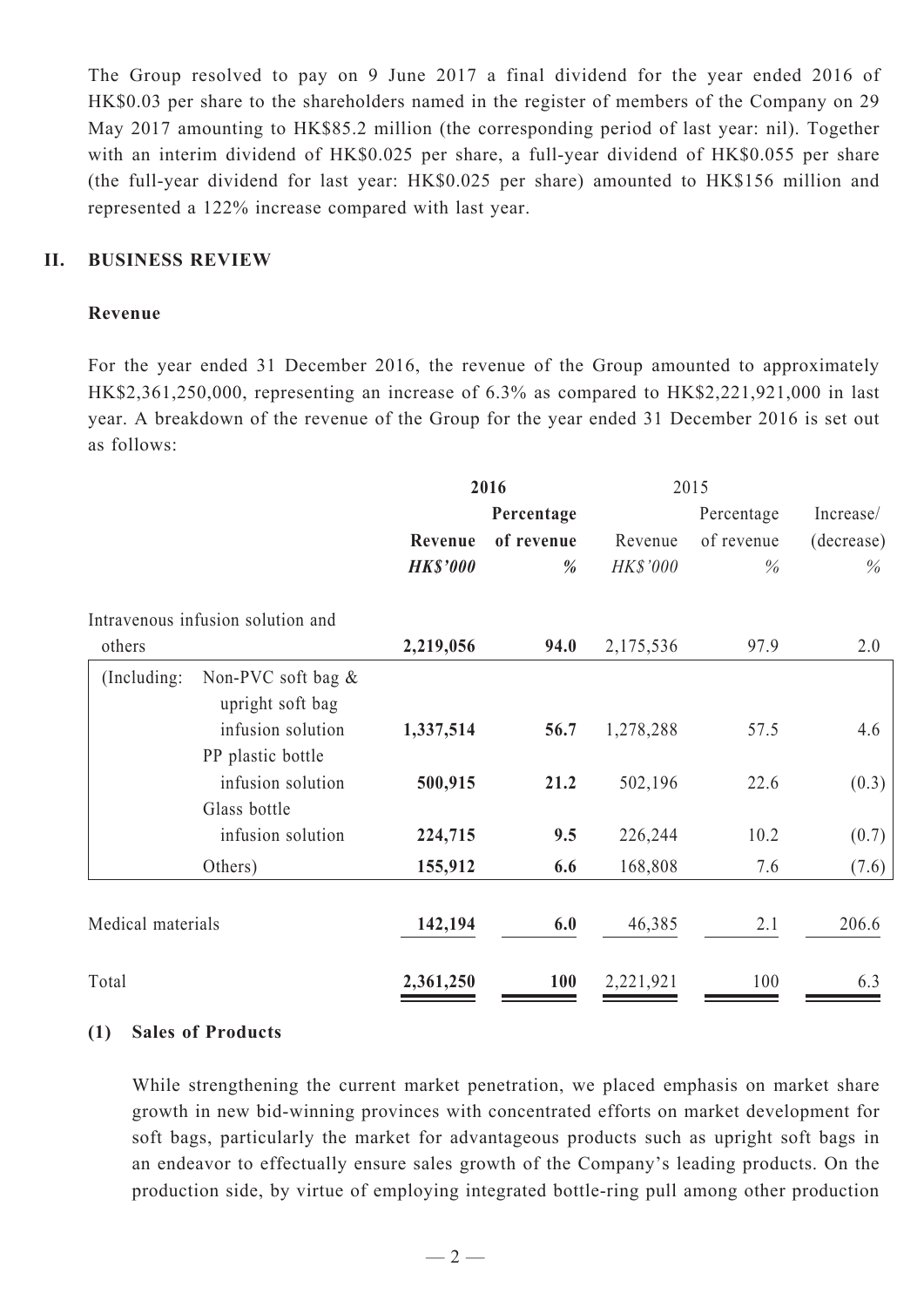technologies and technical modifications, and continuously improving the efficiency of equipment operations, the results of energy saving and cutting back on raw materials were prominent. We also placed emphasis on controlling the process involved in materials procurement and consumption as well as using self-manufactured co-extrusion films at a much higher level so as to ensure that the Company's products had cost and quality advantages.

During 2016, we achieved a sales volume of 1,118 million bags/ bottles of intravaneons infusion solutions, among which the sales volume of standard soft bags amounted to 416 million bags, representing an increase of 4.8% compared with last year and the sales volume of upright soft bags amounted to 140 million bags, representing an year-on-year increase of 45.2%, thereby reinforcing the Group's operational advantage through the economy of scale.

#### **(2) Research and Development of New Products**

The Company's innovation capacity was further enhanced. During the year, the approval for the Company to establish the "National and Local Joint Engineering Laboratory to Control the Quality of Injectable Chemical Drug Formulations" was granted by the National Development and Reform Commission. The laboratory can delve into theories and techniques in relation to quality control throughout the production process of injectable chemical drug formulations, establish consistent quality reviews for injectable formulations, function as a base for the development, scientific research, and implementation of new products, cultivate high-tech talent, and offer technical support for the development of domestic injectable formulations industry in accordance with the requirements of the nation's industry policy and the execution of the development strategy. The establishment of the laboratory will significantly enhance the Group's innovation capability and provide key technologies and services for the development of the Group, thereby prompting and raising the standard of self-initiated innovation capability of the injectable chemical drug industry across the nation.

The results of research and development of new products were prominent. We obtained production approval for Ambroxol Hydrochloride and Sodium Chloride Injection, being the second entity in China to obtain such approval of intravenous infusion solutions on the market; became the first entity in China to obtain approvals for clinical trial for Ibuprofen and Sodium Chloride Injection (a variety of intravenous infusion solutions with antipyretic and analgesic effects) and for Acetaminophen Injection and to commence clinical verification process; obtained 32 approvals for clinical trial for previous Type 3 chemical drugs including Stiripentol for Suspension for the treatment of epilepsy in children ; obtained 14 bioequivalence clinical trial approvals for generic drugs including Felodipine Extended-Release Tablets for the treatment of cardiovascular and cerebrovascular diseases. Meanwhile, we completed bioequivalence studies of Levamlodipine Besylate Tablet, a drug for the treatment of high blood pressure and submitted the application for production. A business blueprint with intravenous infusion solutions as the central products along with diversified development is gradually taking shape.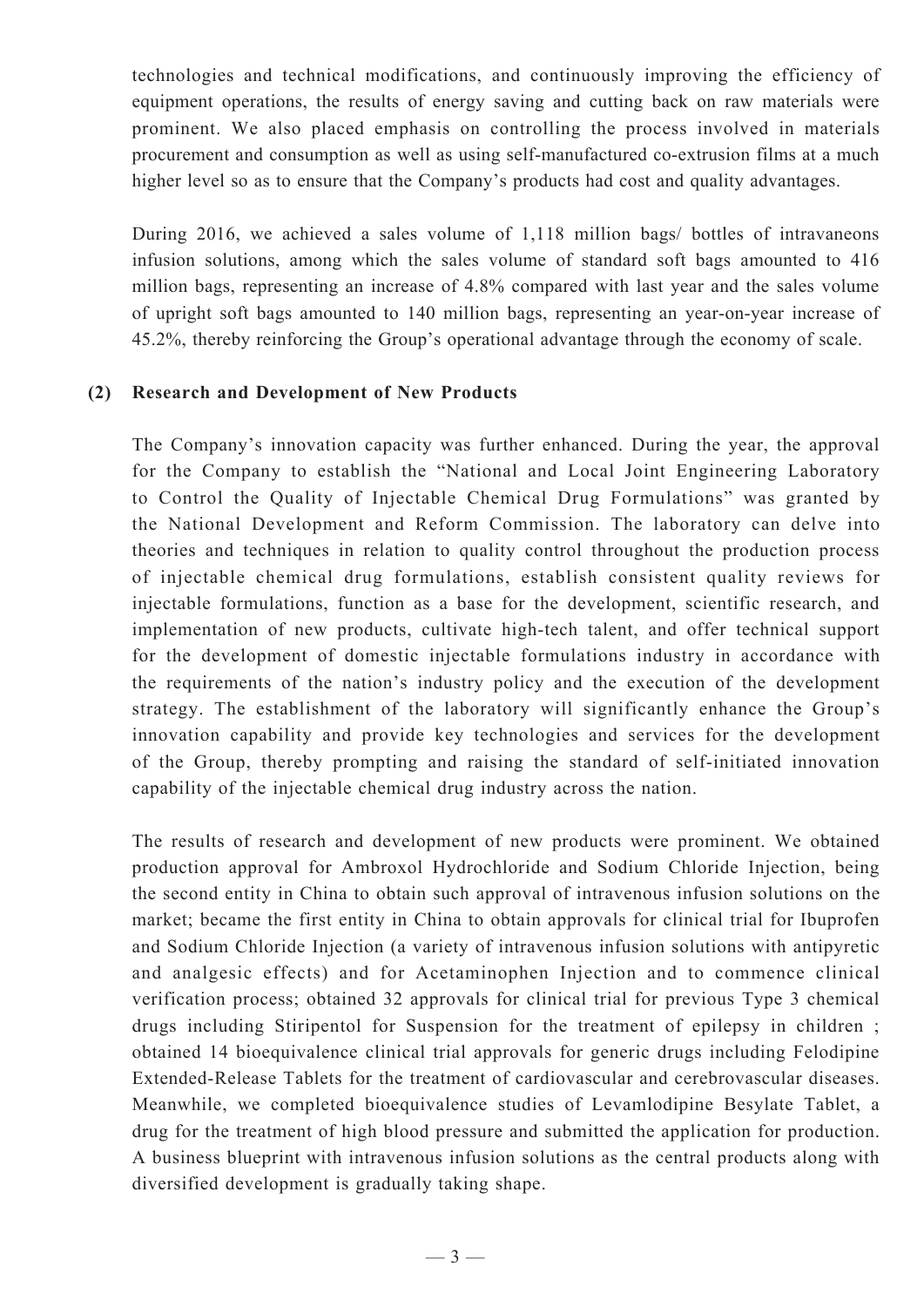## **(3) Acquisition of Assets and Businesses**

During the year, the operating profit of Jiangsu Best New Medical Material Co., Ltd. a manufacturer of medical materials that the Company had wholly acquired, met the target promised by the Vendor, hence the acquisition was fully completed. Following the incorporation of Jiangsu Best into the Group, the synergy with the Company's intravenous infusion solutions business was fully leveraged so as to thoroughly prepare for the implementation of medical materials-related review and assessment and in turn improve business competiveness. Its production capacity ensured sufficient materials such as coextrusion films and stoppers for the Company's intravenous infusion solutions, which not only reduced on costs of the Group's intravenous infusion solution products but also resulted in significantly enhanced economic benefits for Jiangsu Best itself.

During the year, the Group's percentage of equity interest in Hebei Hanlin, a company that had commenced producing, merchandising, and promoting peptide anti-wrinkle cosmetic products on the market, further increased to 75%. Nevertheless, other products under research and development still have a long way before going into market.

## **III. Prospects for Development**

Looking ahead for year 2017, although the environments of policies, markets and operations remain difficult in general, with the elimination and survival of the companies in the intravenous infusion solutions industry, the competitive advantages and superior position of leading entities become increasingly prominent. The Company's growth in market share and the economic benefits brought about by our advantages in the market will become apparent this year.

The Group will continue its focused efforts on the promotions and operations in the market for products including upright soft bags, double-soft-tube and double-hard-tube standard soft bags, and liquid injections in ampules, concentrate on the sales of products including soft bag rinsing solutions, therapeutic infusion solutions, oral formulations, and antiseptic products whereas keeping its leading position in the industry of soft bag infusion solutions production and sales as well as maintaining the profitability of intravenous infusion solution products. The sales volume of intravenous infusion solution products is planned to achieve 1,300 million bags/ bottles this year, among which the sales volume of standard soft bags is 440 million bags, and the sales volume of upright soft bags is 226 million bags.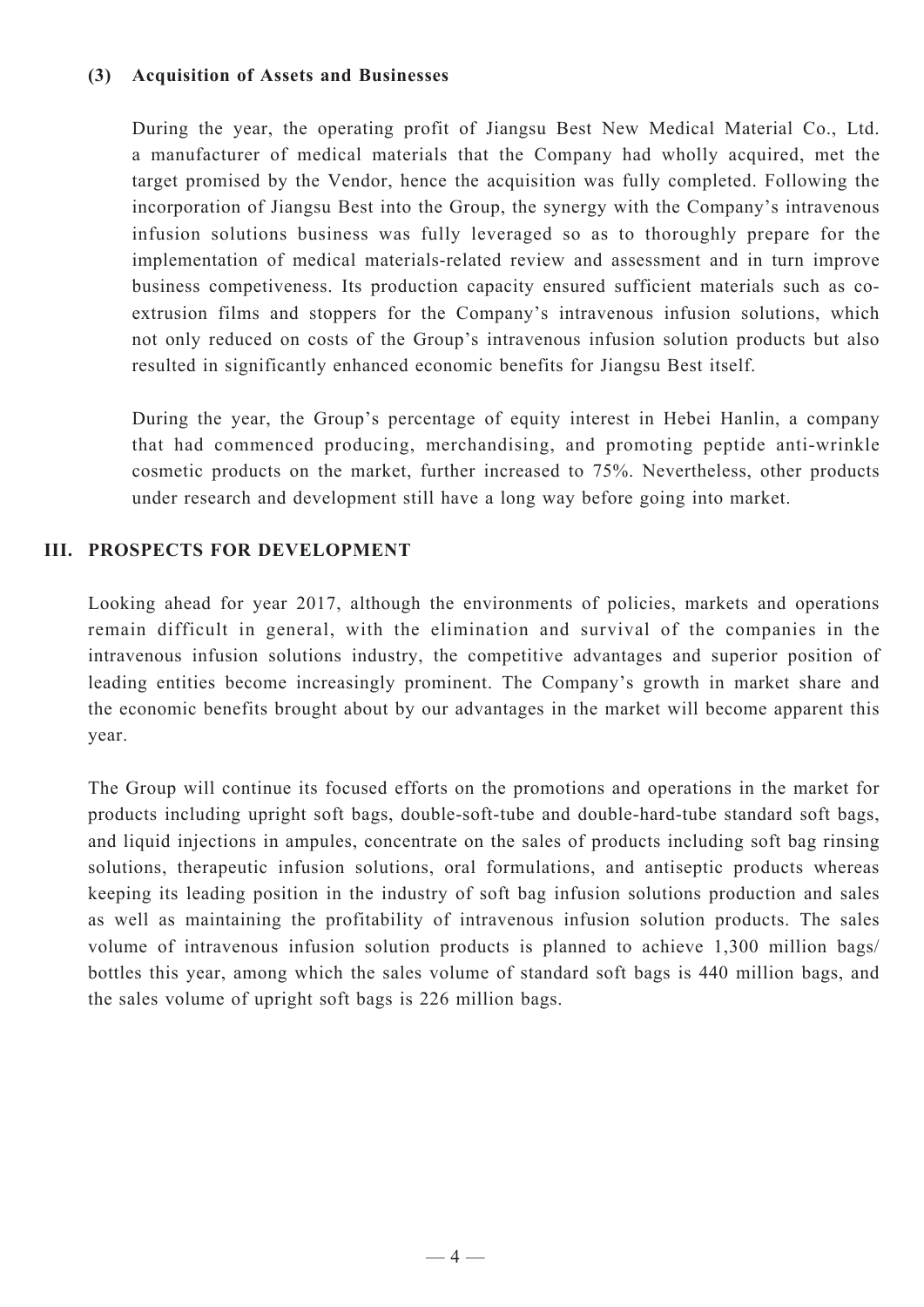Regarding innovation, we aspire to leverage on the prime timing of being granted the permission to set up the Nation and Local Joint Engineering Laboratory, practically utilize the function of a postdoctoral scientific research workstation, seize the timing of adjustments on the drug review and assessment mechanism, project the innovative vision onto the field of national research on major innovative drugs, act quickly on research and development of new varieties with a huge market potential and technology-intensive, and simultaneously pay attention to the research and development applications for new products along with consistency reviews of existing key varieties so as to practically speed up the progress of application and approval for products and elevate the transformation efficiency of research results.

Jiangsu Best will enhance the production capacity of large co-extrusion film and special rubber stopper products by way of technical renovation and process optimization, and achieve the innovative transformation of high value-added products to improve our own competitiveness in the market.

We will maintain the advantages in infusion solution production technique and products, improve infusion solution formulations and product varieties, formulate product groups of basic infusion solution series with all-inclusive package types, rinsing solution specialised products for surgical operations, surgery and emergency treatment-related therapeutic series, dialysis product series, parenteral nutrition infusion solution series and antiseptic series.

We plan to obtain 11 production approvals for preparations and raw material drugs including Balanced Saline Solution (Type 3 chemical drug) and Hydroxyethyl Starch Injection (Type 4 chemical drug), complete the application for production for 7 projects, apply for approvals for clinical trial for 7 projects, as well as commence clinical trial for 18 projects this year.

We are full of confidence in the Company's future development. Leveraging on our advantages in scale, quality and streamlined management, our market share will increase through industry consolidation and such market advantages will start to achieve preliminary results this year. With the launch of our new products in succession, the Company's product mix would gradually move toward perfection and the ability to hedge against market risks would be further enhanced so as to generate satisfactory returns for our investors.

I would like to take this opportunity to express our gratitude to our investors and all staff in the Group for their supports to the development of the Group.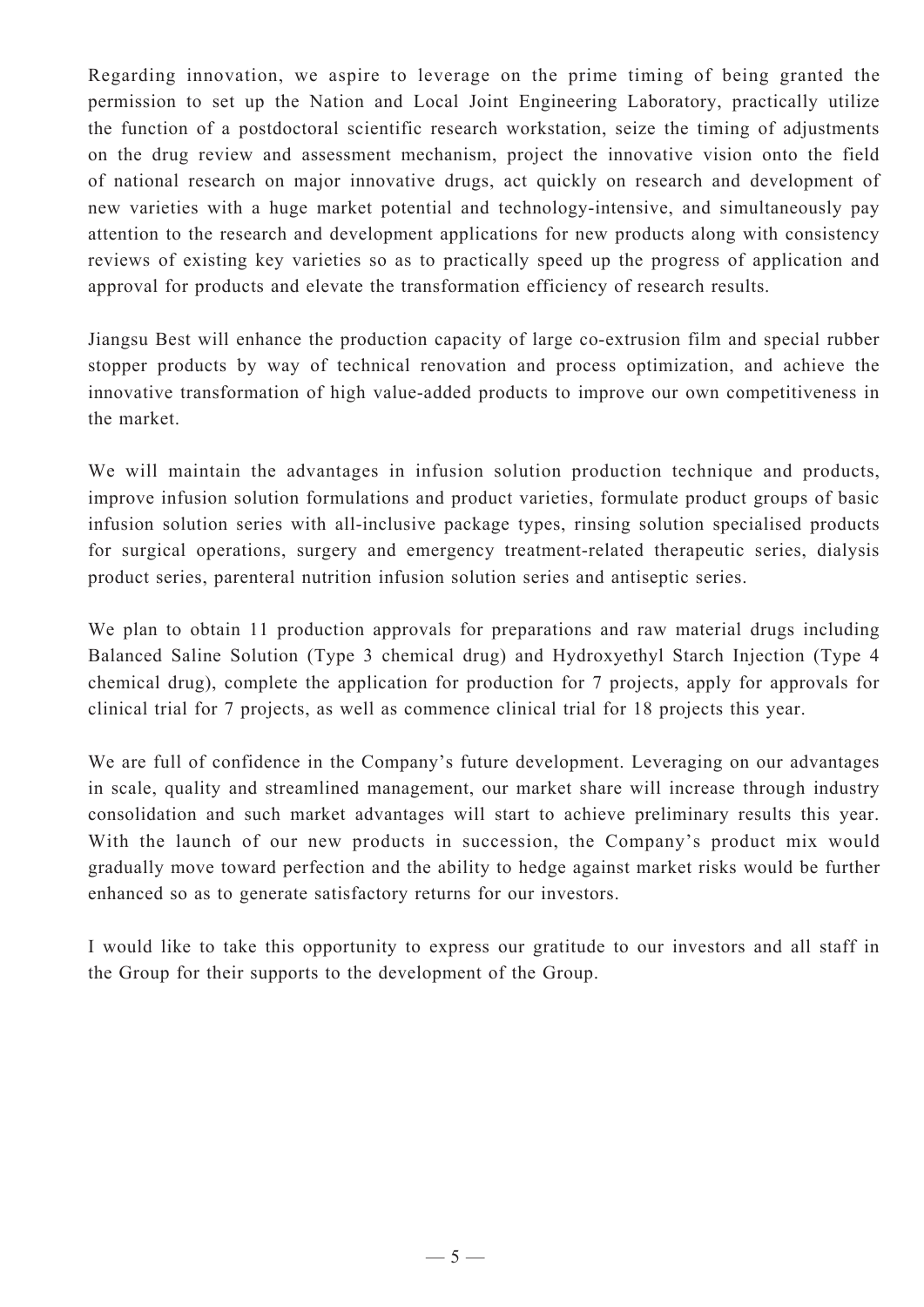# **Consolidated statement of profit or loss and other comprehensive income**

*For the year ended 31 December 2016 (Expressed in Hong Kong dollars)*

|                                                                                                                      | <b>Note</b>    | 2016<br><b>HK\$'000</b> | 2015<br>HK\$'000 |
|----------------------------------------------------------------------------------------------------------------------|----------------|-------------------------|------------------|
|                                                                                                                      |                |                         |                  |
| Revenue                                                                                                              | $\mathfrak{Z}$ | 2,361,250               | 2,221,921        |
| Cost of sales                                                                                                        |                | (1, 143, 808)           | (1, 172, 352)    |
| Gross profit                                                                                                         |                | 1,217,442               | 1,049,569        |
| Other income                                                                                                         |                | 64,679                  | 50,485           |
| Selling and distribution costs                                                                                       |                | (373, 160)              | (280, 522)       |
| General and administrative expenses                                                                                  |                | (268, 438)              | (277, 992)       |
| <b>Profit from operations</b>                                                                                        |                | 640,523                 | 541,540          |
| Finance income                                                                                                       |                | 2,260                   | 3,430            |
| Finance costs                                                                                                        |                | (54, 118)               | (65, 118)        |
| Finance costs — net                                                                                                  | 4(a)           | (51, 858)               | (61, 688)        |
| Share of losses of a joint venture                                                                                   |                | (2,211)                 | (1, 540)         |
| Gain on deemed disposal of investment in a joint venture                                                             |                | 1,464                   |                  |
| Profit before taxation                                                                                               | $\overline{4}$ | 587,918                 | 478,312          |
| Income tax                                                                                                           | $\sqrt{2}$     | (97, 677)               | (74, 859)        |
| Profit for the year                                                                                                  |                | 490,241                 | 403,453          |
| Other comprehensive income for the year, net of nil tax                                                              |                |                         |                  |
| Item that may be reclassified subsequently to profit or loss:<br>Exchange differences on translation to presentation |                |                         |                  |
| currency                                                                                                             |                | (230, 387)              | (178, 302)       |
| Other comprehensive income for the year                                                                              |                | (230, 387)              | (178, 302)       |
| Total comprehensive income for the year                                                                              |                | 259,854                 | 225,151          |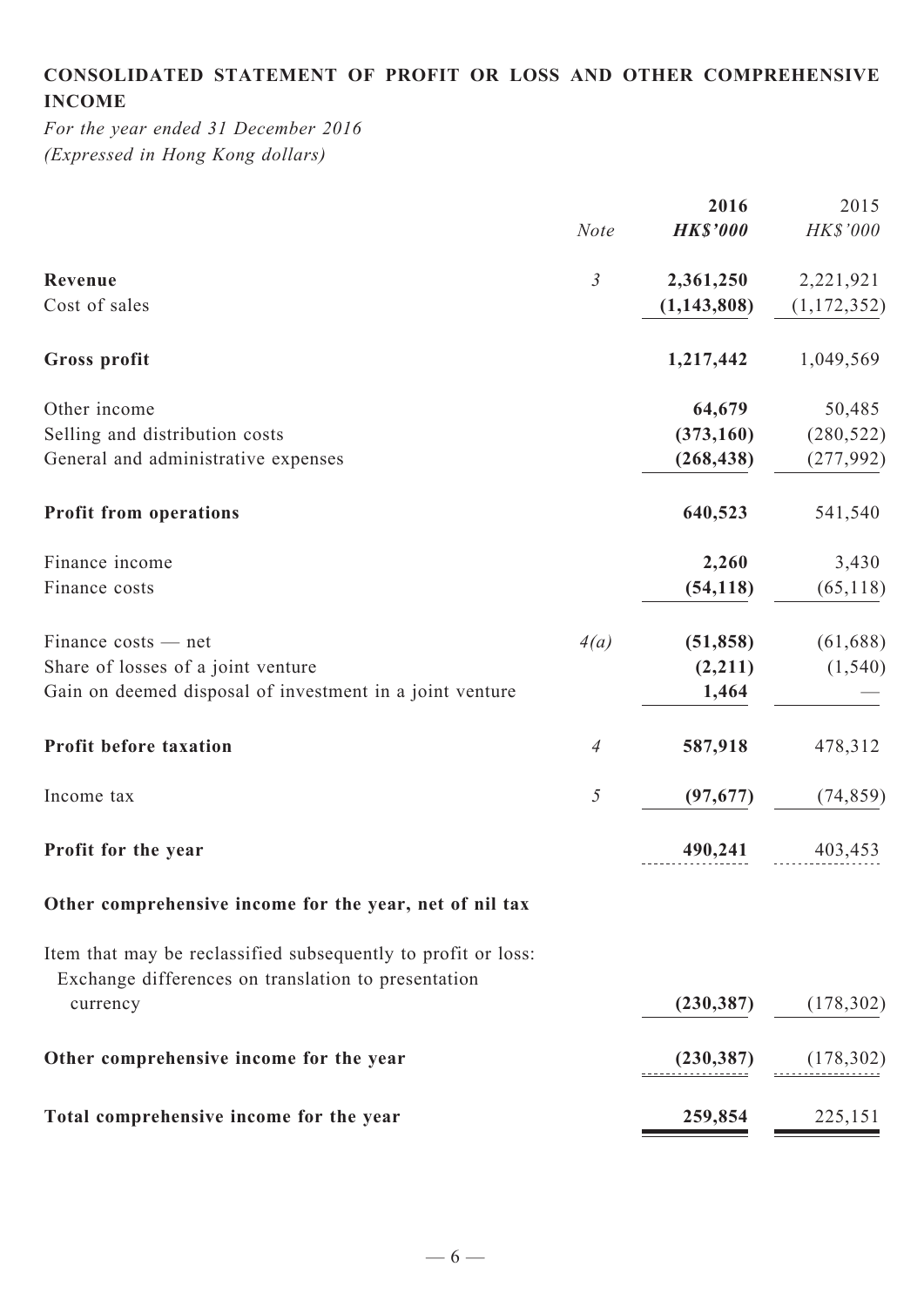|                                             |             | 2016              | 2015       |
|---------------------------------------------|-------------|-------------------|------------|
|                                             | <b>Note</b> | <b>HK\$'000</b>   | HK\$'000   |
| Profit attributable to:                     |             |                   |            |
| Equity shareholders of the Company          |             | 489,535           | 403,416    |
| Non-controlling interests                   |             | 706               | 37         |
| Profit for the year                         |             | 490,241           | 403,453    |
| Total comprehensive income attributable to: |             |                   |            |
| Equity shareholders of the Company          |             | 259,148           | 225,156    |
| Non-controlling interests                   |             | 706               | (5)        |
| Total comprehensive income for the year     |             | 259,854           | 225,151    |
| <b>Earnings per share</b>                   |             |                   |            |
| — Basic                                     | 6(a)        | <b>HK\$0.1730</b> | HK\$0.1384 |
| Diluted                                     | 6(b)        | <b>HK\$0.1716</b> | HK\$0.1381 |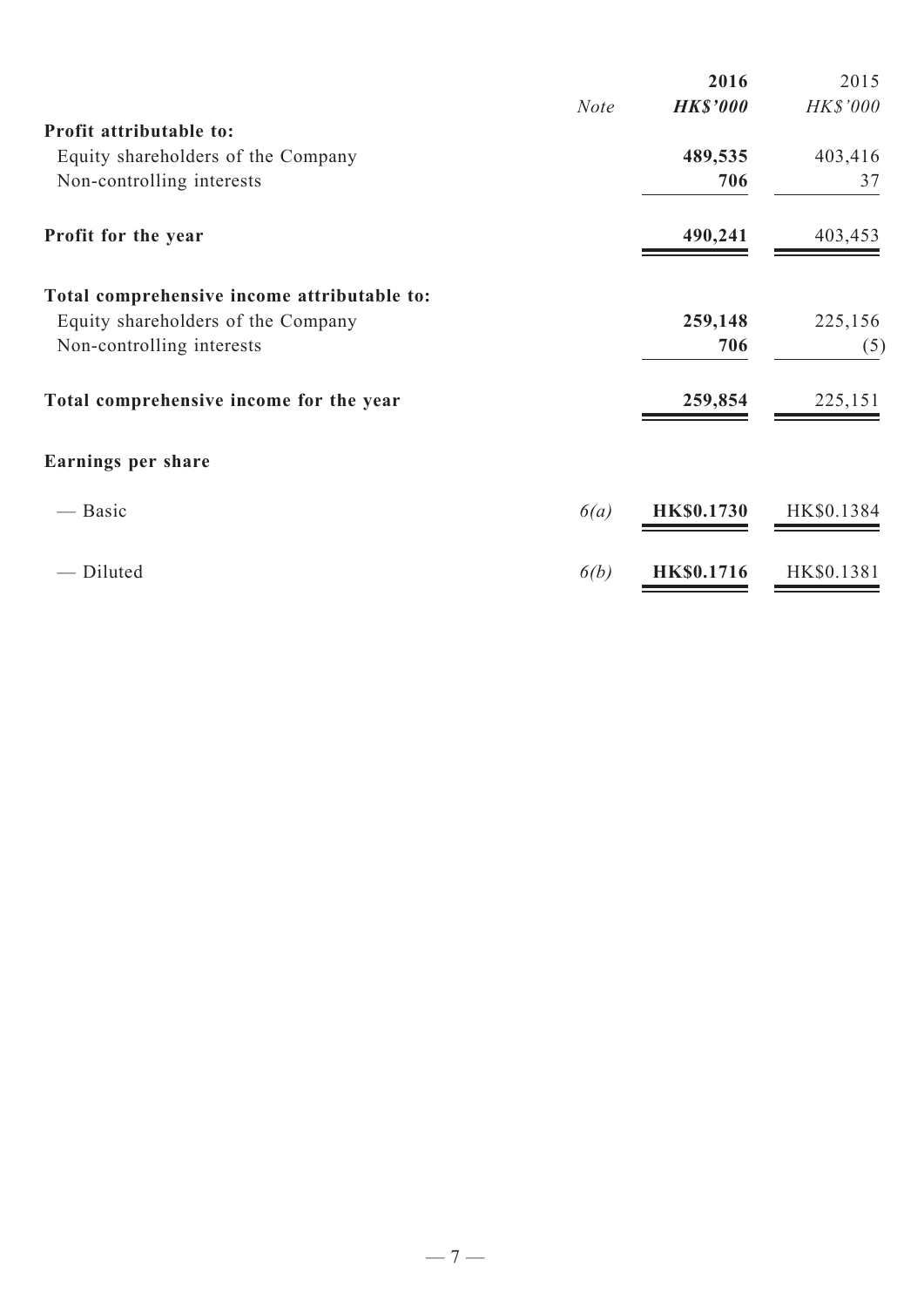# **Consolidated statement of financial position**

*For the year ended 31 December 2016 (Expressed in Hong Kong dollars)*

|                                             |                | 31 December     | 31 December |
|---------------------------------------------|----------------|-----------------|-------------|
|                                             |                | 2016            | 2015        |
|                                             | <b>Note</b>    | <b>HK\$'000</b> | HK\$'000    |
| Non-current assets                          |                |                 |             |
| Property, plant and equipment               |                | 2,393,091       | 2,693,812   |
| Land use rights                             |                | 248,771         | 271,794     |
| Intangible assets                           |                | 418,509         | 381,454     |
| Deferred tax assets                         |                | 3,053           | 4,147       |
| Investment in a joint venture               |                |                 | 22,395      |
| Long-term receivables                       |                | 1,118           | 1,194       |
|                                             |                | 3,064,542       | 3,374,796   |
| <b>Current assets</b>                       |                |                 |             |
| Inventories                                 |                | 278,228         | 282,518     |
| Trade and bills receivables                 | $\overline{7}$ | 857,387         | 935,426     |
| Prepayments, deposits and other receivables |                | 88,680          | 75,531      |
| Pledged bank deposits and time deposits     |                | 8,201           | 859         |
| Cash and cash equivalents                   |                | 447,036         | 338,964     |
|                                             |                | 1,679,532       | 1,633,298   |
| <b>Current liabilities</b>                  |                |                 |             |
| Borrowings                                  |                | 633,126         | 687,742     |
| Trade payables                              | $\delta$       | 173,746         | 269,502     |
| Advance receipts from customers             |                | 15,530          | 10,196      |
| Accruals and other payables                 |                | 250,033         | 445,154     |
| Income tax payable                          |                | 23,120          | 21,723      |
|                                             |                | 1,095,555       | 1,434,317   |
| Net current assets                          |                | 583,977         | 198,981     |
| Total assets less current liabilities       |                | 3,648,519       | 3,573,777   |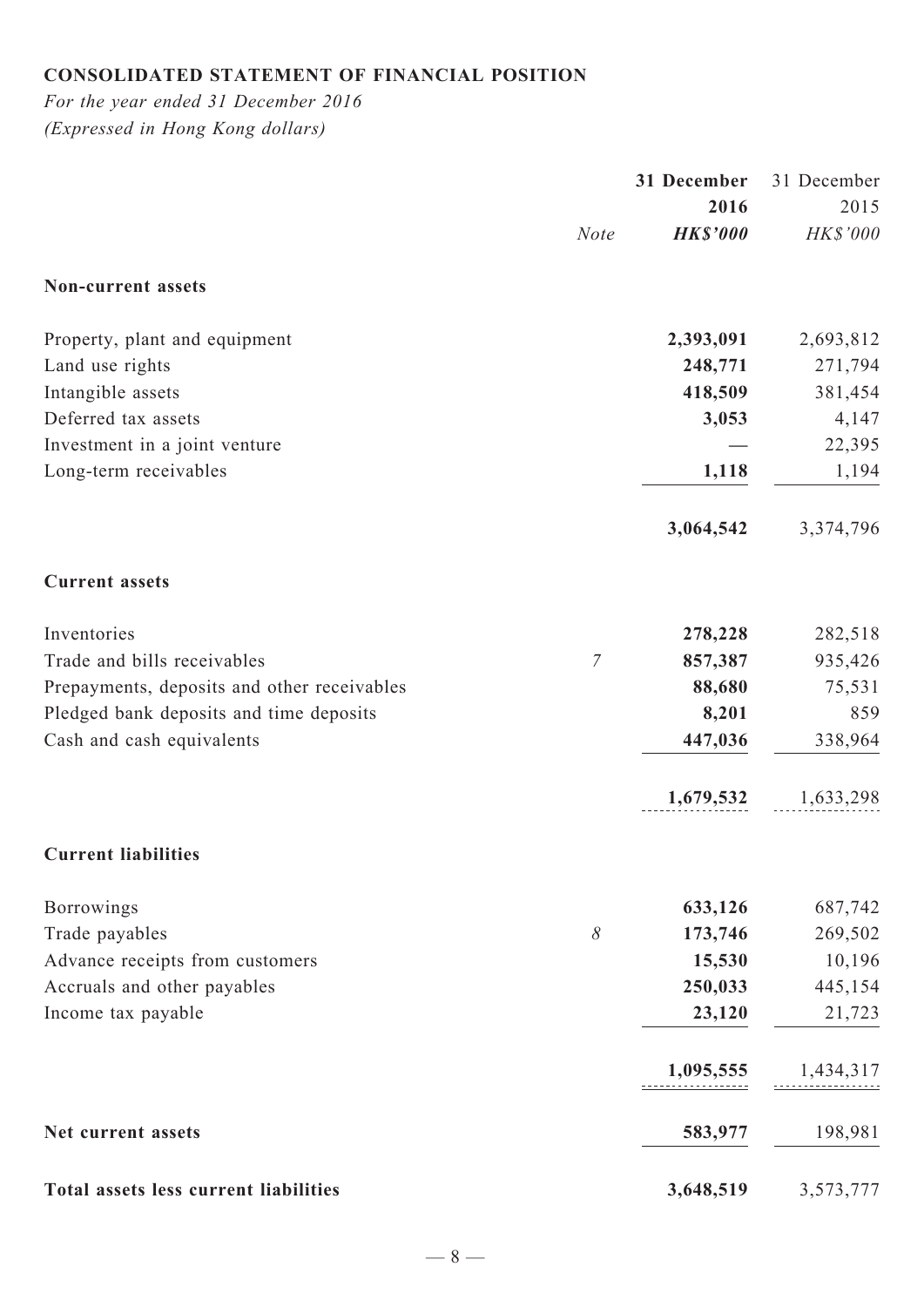|                                                  |             | 31 December     | 31 December |  |
|--------------------------------------------------|-------------|-----------------|-------------|--|
|                                                  |             | 2016            | 2015        |  |
|                                                  | <b>Note</b> | <b>HK\$'000</b> | HK\$'000    |  |
| <b>Non-current liabilities</b>                   |             |                 |             |  |
| <b>Borrowings</b>                                |             | 934,737         | 1,125,351   |  |
| Deferred tax liabilities                         |             | 26,810          | 23,631      |  |
| Deferred revenue                                 |             | 2,550           | 5,743       |  |
| Other non-current liabilities                    |             |                 | 23,873      |  |
|                                                  |             | 964,097         | 1,178,598   |  |
| <b>NET ASSETS</b>                                |             | 2,684,422       | 2,395,179   |  |
| <b>CAPITAL AND RESERVES</b>                      | 9           |                 |             |  |
| Share capital                                    |             | 63,700          | 62,851      |  |
| Reserves                                         |             | 2,612,774       | 2,331,665   |  |
| Total equity attributable to equity shareholders |             |                 |             |  |
| of the Company                                   |             | 2,676,474       | 2,394,516   |  |
| Non-controlling interests                        |             | 7,948           | 663         |  |
| <b>TOTAL EQUITY</b>                              |             | 2,684,422       | 2,395,179   |  |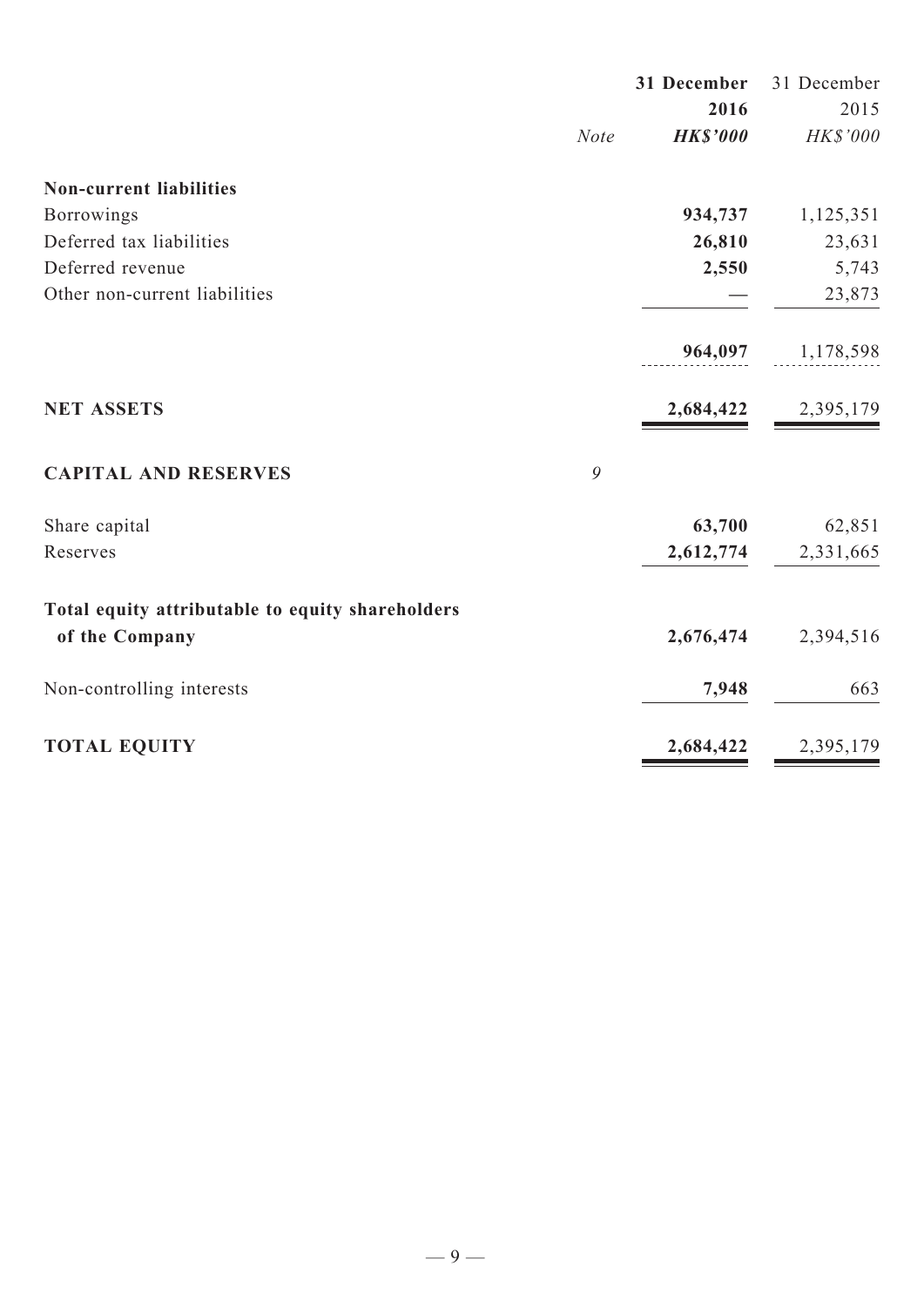## **SELECTED NOTES TO THE CONSOLIDATED FINANCIAL STATEMENTS**

#### **1. Basis of preparation**

These financial statements have been prepared in accordance with all applicable Hong Kong Financial Reporting Standards ("HKFRSs"), which collective term includes all applicable individual Hong Kong Financial Reporting Standards, Hong Kong Accounting Standards ("HKASs") and Interpretations issued by the Hong Kong Institute of Certified Public Accountants ("HKICPA"), accounting principles generally accepted in Hong Kong and the disclosure requirements of the Hong Kong Companies Ordinance. These financial statements also comply with the applicable disclosure provisions of the Rules Governing the Listing of Securities on The Stock Exchange of Hong Kong Limited. The consolidated financial statements for the year ended 31 December 2016 comprise the Company, its subsidiaries and its joint venture.

The measurement basis used in the preparation of the financial statements is the historical cost basis except for derivative financial instruments that are measured at fair value.

The preparation of financial statements in conformity with HKFRSs requires management to make judgements, estimates and assumptions that affect the application of policies and reported amounts of assets, liabilities, income and expenses. The estimates and associated assumptions are based on historical experience and various other factors that are believed to be reasonable under the circumstances, the results of which form the basis of making the judgements about carrying values of assets and liabilities that are not readily apparent from other sources. Actual results may differ from these estimates.

The estimates and underlying assumptions are reviewed on an ongoing basis. Revisions to accounting estimates are recognised in the period in which the estimate is revised if the revision affects only that period, or in the period of the revision and future periods if the revision affects both current and future periods.

## *Changes in accounting policies*

The HKICPA has issued a number of amendments to HKFRSs that are first effective for the current accounting period of the Group. Of these, the following amendments are relevant to the Group:

- Annual Improvements to HKFRSs 2012-2014 Cycle
- • Amendments to HKAS1, Presentation of financial statements: Disclosure initiative

None of these developments have had a material effect on how the Group's results and financial position for the current or prior periods have been prepared or presented. The Group has not applied any new standard or interpretation that is not yet effective for the current accounting period.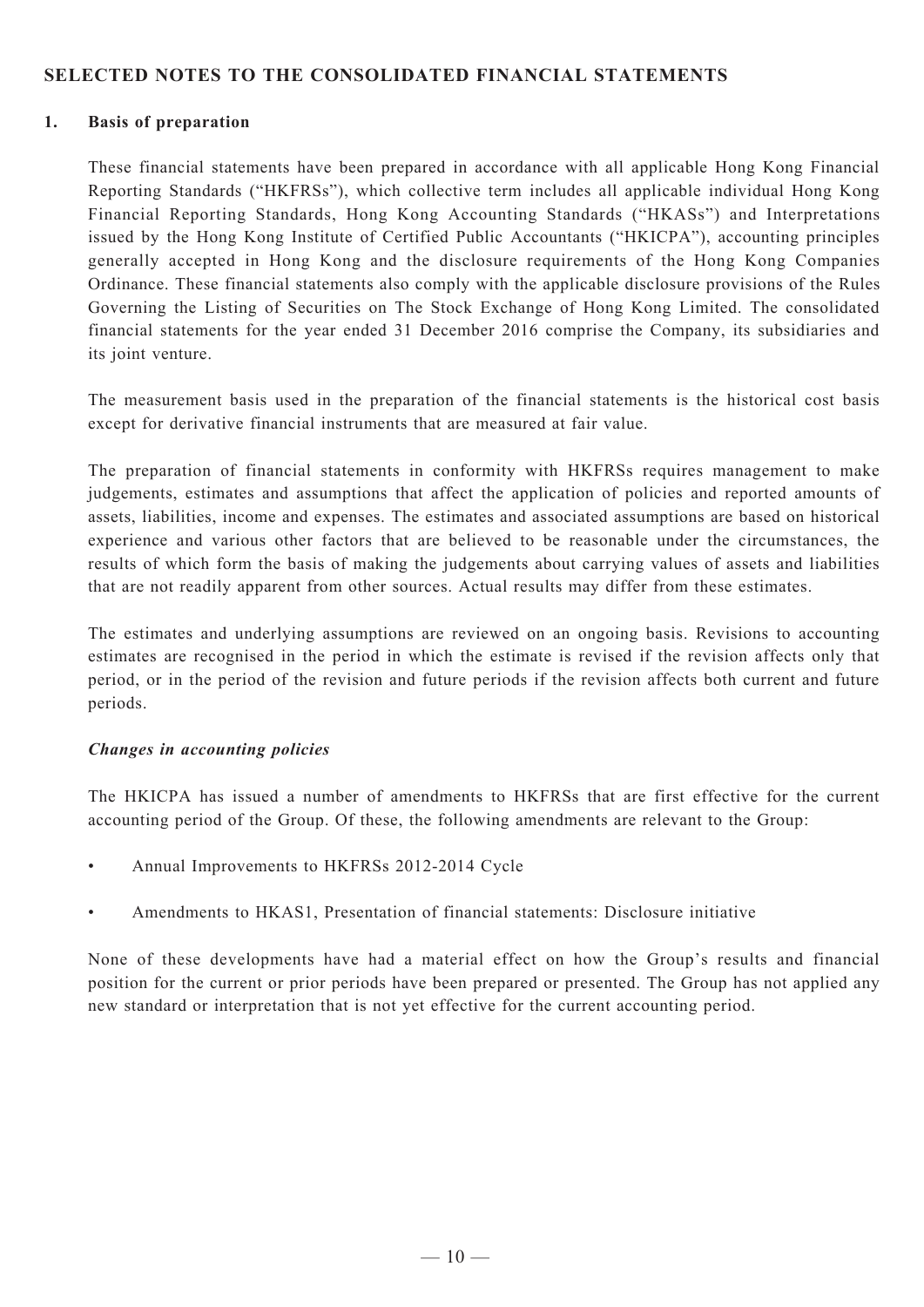#### **2. Segment reporting**

The Group manages its businesses by divisions, which are organised by a mixture of both business lines and geography. In a manner consistent with the way in which information is reported internally to the Group's most senior executive management for the purposes of resource allocation and performance assessment, the Group has identified two reportable segments, namely intravenous infusion solution and others and medical materials. The entire segment of medical materials was acquired on 30 September 2015. No operating segments have been aggregated to form the reportable segments.

For the purposes of assessing segment performance and allocating resources between segments, the Group's senior executive management monitors the results, assets and liabilities attributable to each reportable segment on the following bases:

Segment assets include all tangible, intangible assets and current assets. Unallocated assets mainly comprise corporate cash. Segment liabilities include operating liabilities. Unallocated liabilities mainly comprise corporate borrowings.

Revenue and expenses are allocated to the reportable segments with reference to revenue generated by those segments and the expenses incurred by those segments or which otherwise arise from the depreciation or amortisation of assets attributable to those segments.

The measure used for reporting segment profit is profit from operations.

Information regarding the Group's reportable segments as provided to the Group's most senior executive management for the purposes of resource allocation and assessment of segment performance for the years ended 31 December 2016 and 2015 is set out below.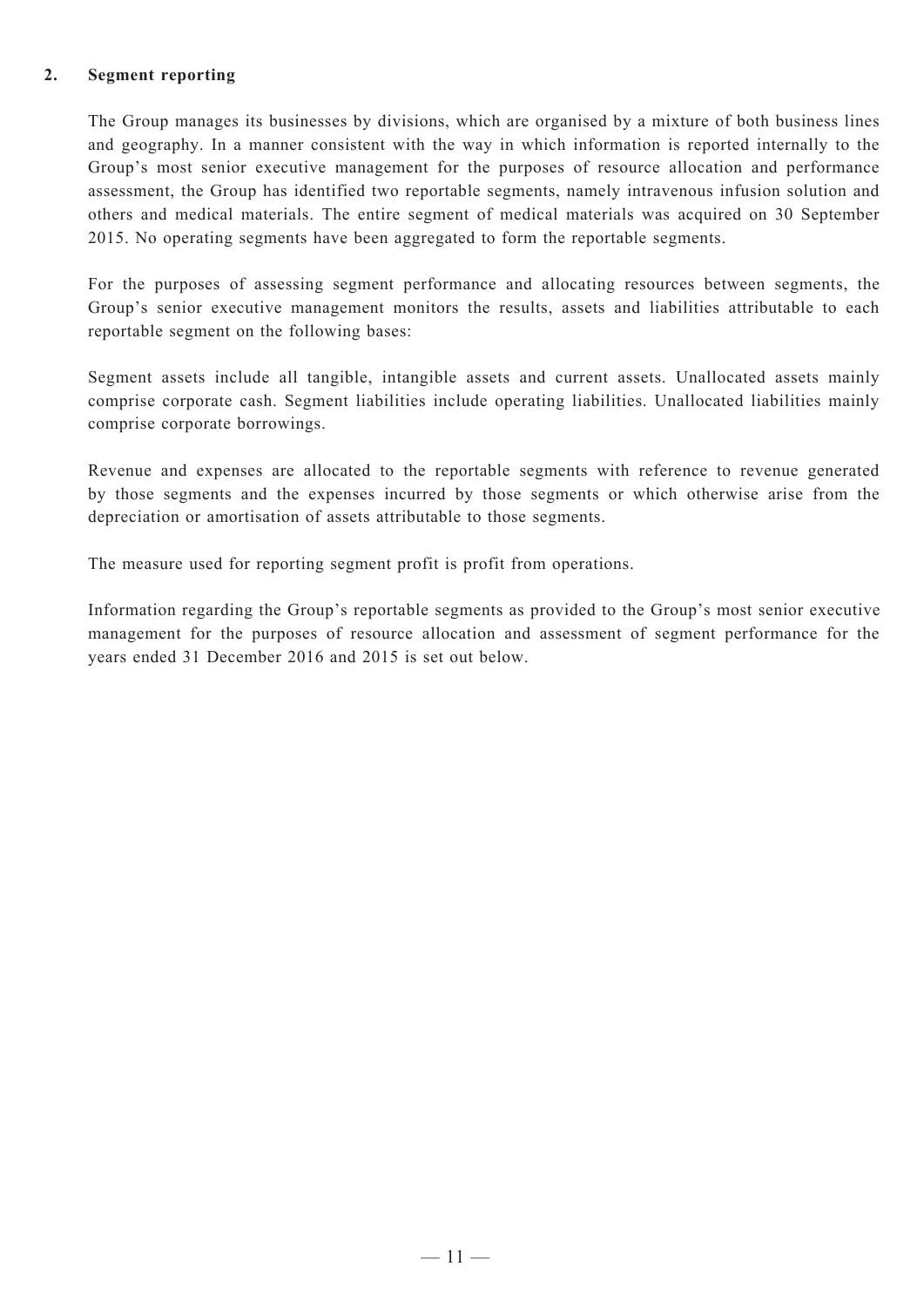|                                                                        | 2016                                                                        |                                         |                                |                                 |
|------------------------------------------------------------------------|-----------------------------------------------------------------------------|-----------------------------------------|--------------------------------|---------------------------------|
|                                                                        | <b>Intravenous</b><br>infusion<br>solution<br>and others<br><b>HK\$'000</b> | Medical<br>materials<br><b>HK\$'000</b> | Unallocated<br><b>HK\$'000</b> | <b>Total</b><br><b>HK\$'000</b> |
| Revenue from external customers<br>Inter-segment revenue               | 2,219,056                                                                   | 142,194<br>95,960                       |                                | 2,361,250<br>95,960             |
| Reportable segment revenue                                             | 2,219,056                                                                   | 238,154                                 |                                | 2,457,210                       |
| Operating profit/(loss)/                                               |                                                                             |                                         |                                |                                 |
| segment results                                                        | 656,894                                                                     | 26,706                                  | (43, 077)                      | 640,523                         |
| Finance income                                                         | 2,223                                                                       | 37                                      |                                | 2,260                           |
| Finance costs                                                          | (45, 611)                                                                   | (2,507)                                 | (6,000)                        | (54, 118)                       |
| Profit/(loss) before taxation                                          | 612,759                                                                     | 24,236                                  | (49, 077)                      | 587,918                         |
| Income tax                                                             | (92, 771)                                                                   | (4,906)                                 |                                | (97, 677)                       |
| Reportable segment profit/(loss)<br>for the year                       | 519,988                                                                     | 19,330                                  | (49, 077)                      | 490,241                         |
| Amortisation of land use rights<br>Depreciation of property, plant and | 5,658                                                                       | 380                                     |                                | 6,038                           |
| equipment                                                              | 214,932                                                                     | 15,425                                  | 771                            | 231,128                         |
| Amortisation of intangible assets                                      | 4,594                                                                       | 5,288                                   |                                | 9,882                           |
| Provision for/(reversal of) impairment<br>of receivables               | 1,345                                                                       | (1, 452)                                |                                | (107)                           |
| Total assets/reportable segment assets                                 | 4,398,839                                                                   | 331,116                                 | 14,119                         | 4,744,074                       |
| Additions to non-current assets                                        | 132,935                                                                     | 15,738                                  |                                | 148,673                         |
| Total liabilities/reportable segment                                   |                                                                             |                                         |                                |                                 |
| liabilities                                                            | 1,261,682                                                                   | 99,002                                  | 698,968                        | 2,059,652                       |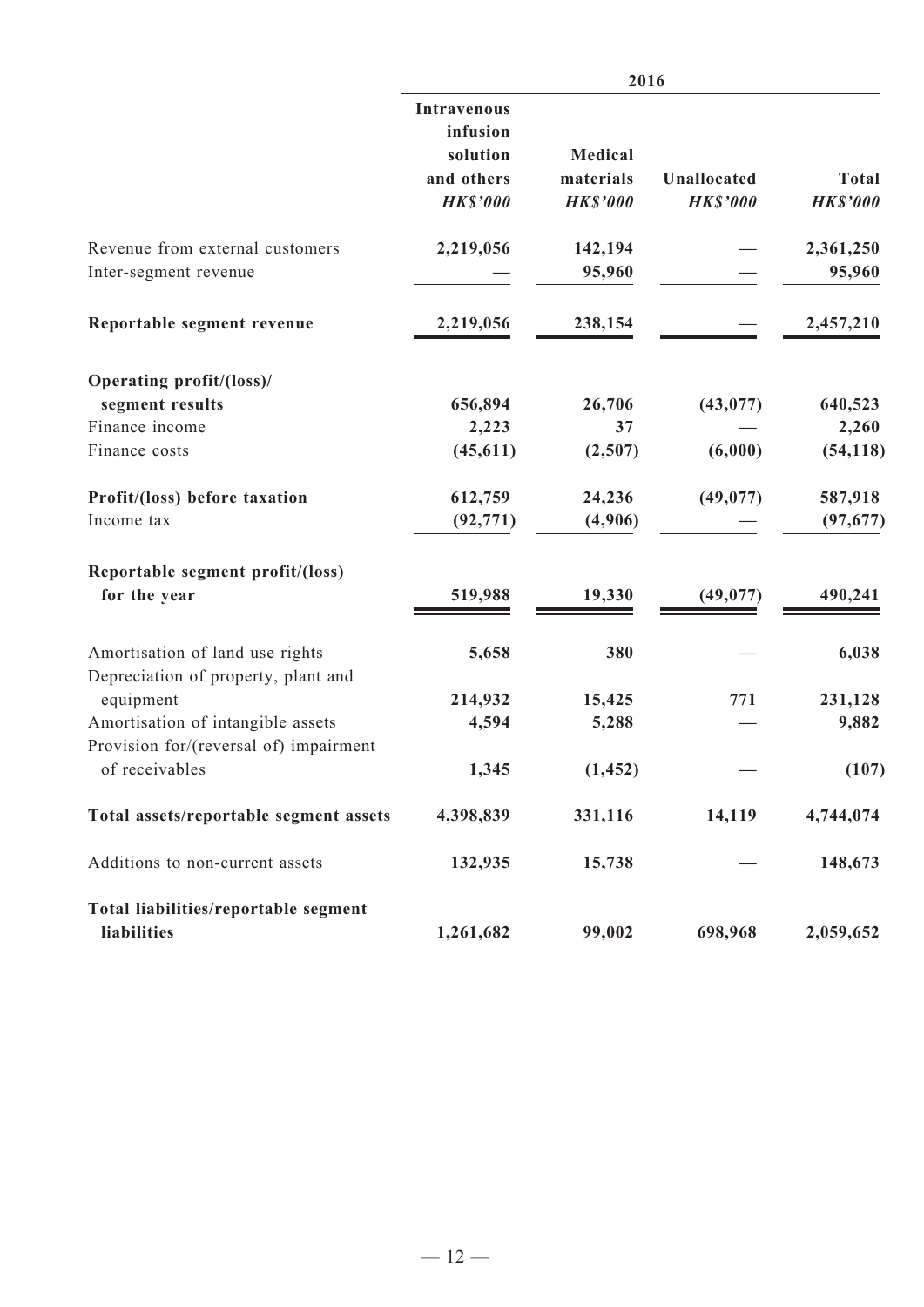|                                                | 2015             |                |             |                  |
|------------------------------------------------|------------------|----------------|-------------|------------------|
|                                                | Intravenous      |                |             |                  |
|                                                | infusion         |                |             |                  |
|                                                | solution         | Medical        |             |                  |
|                                                | and others       | materials      | Unallocated | Total            |
|                                                | HK\$'000         | HK\$'000       | HK\$'000    | HK\$'000         |
| Revenue from external customers                | 2,175,536        | 46,385         |             | 2,221,921        |
| Inter-segment revenue                          |                  | 15,198         |             | 15,198           |
| Reportable segment revenue                     | 2,175,536        | 61,583         |             | 2,237,119        |
| Operating profit/(loss)/                       |                  |                |             |                  |
| segment results                                | 568,565          | 6,376          | (33, 401)   | 541,540          |
| Finance income                                 | 2,155            | 237            | 1,038       | 3,430            |
| Finance costs                                  | (55, 855)        | (1, 127)       | (8, 136)    | (65, 118)        |
| Profit/(loss) before taxation                  | 513,325          | 5,486          | (40, 499)   | 478,312          |
| Income tax                                     | (74, 255)        | (604)          |             | (74, 859)        |
| Reportable segment profit/(loss)               |                  |                |             |                  |
| for the year                                   | 439,070          | 4,882          | (40, 499)   | 403,453          |
| Amortisation of land use rights                | 4,983            | 98             |             | 5,081            |
| Depreciation of property, plant and            |                  |                | 812         |                  |
| equipment<br>Amortisation of intangible assets | 198,410<br>4,070 | 6,443<br>1,370 |             | 205,665<br>5,440 |
| Provision for write-down of inventories        |                  | 238            |             | 238              |
| Provision for/(reversal of) impairment of      |                  |                |             |                  |
| receivables                                    | 569              | (499)          |             | 70               |
| Total assets/reportable segment assets         | 4,575,882        | 376,138        | 56,074      | 5,008,094        |
| Additions to non-current assets                | 468,258          | 5,680          | 91          | 474,029          |
| Total liabilities/reportable segment           |                  |                |             |                  |
| liabilities                                    | 1,836,395        | 79,141         | 697,379     | 2,612,915        |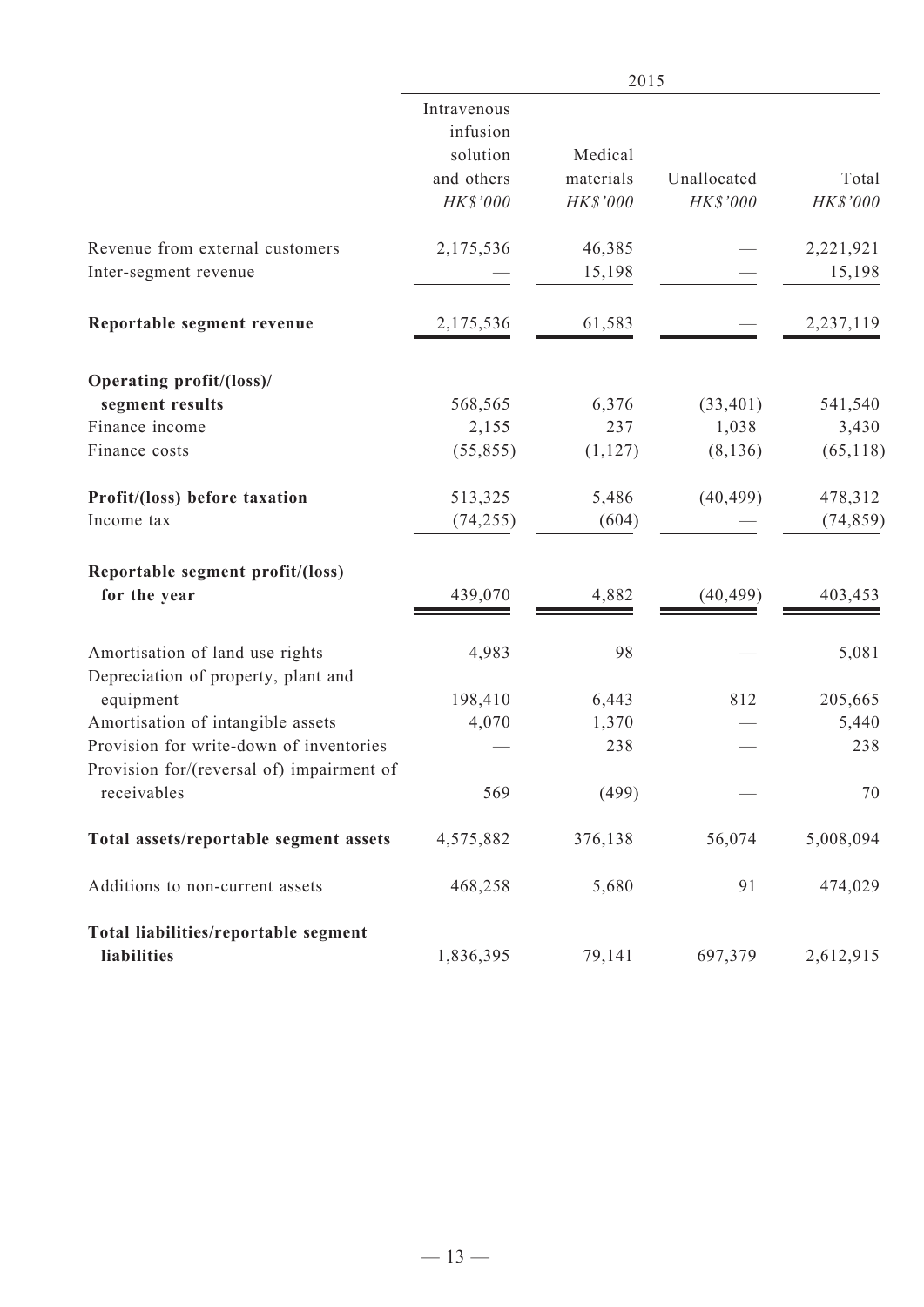The total of non-current assets were as follows:

|                                                   | 2016<br><b>HK\$'000</b> | 2015<br>HK\$'000 |
|---------------------------------------------------|-------------------------|------------------|
| Non-current assets other than deferred tax assets |                         |                  |
| $-$ the PRC                                       | 3,060,811               | 3,369,217        |
| — Hong Kong                                       | 678                     | 1,432            |
| Deferred tax assets                               | 3,053                   | 4,147            |
|                                                   | 3,064,542               | 3,374,796        |

The directors have also determined that no geographical segment information is presented as over 95% of the Group's revenue and operating profits are derived with the PRC and over 95% of the operating assets of the Group are located in the PRC, which is considered as one geographic location with similar risks and returns.

#### **3. Revenue**

The Group derives revenue principally from the sale of finished medicines of mainly intravenous infusion solution to hospitals and distributors, bulk pharmaceutical products and medical materials. Revenue recognised as follows:

|                                        | 2016<br><b>HK\$'000</b> | 2015<br>HK\$'000 |
|----------------------------------------|-------------------------|------------------|
| Sales of pharmaceutical products       | 2,206,522               | 2,152,290        |
| Sales of medical materials             | 140,602                 | 45,324           |
| Services income                        | 6,416                   | 14,144           |
| Rental income                          | 4,032                   | 3,718            |
| Processing income                      |                         | 4,423            |
| Sales of raw materials and by products | 3,678                   | 2,022            |
|                                        | 2,361,250               | 2,221,921        |

For the year ended 31 December 2016, no customer with whom transactions have exceeded 10% of the Group's revenue.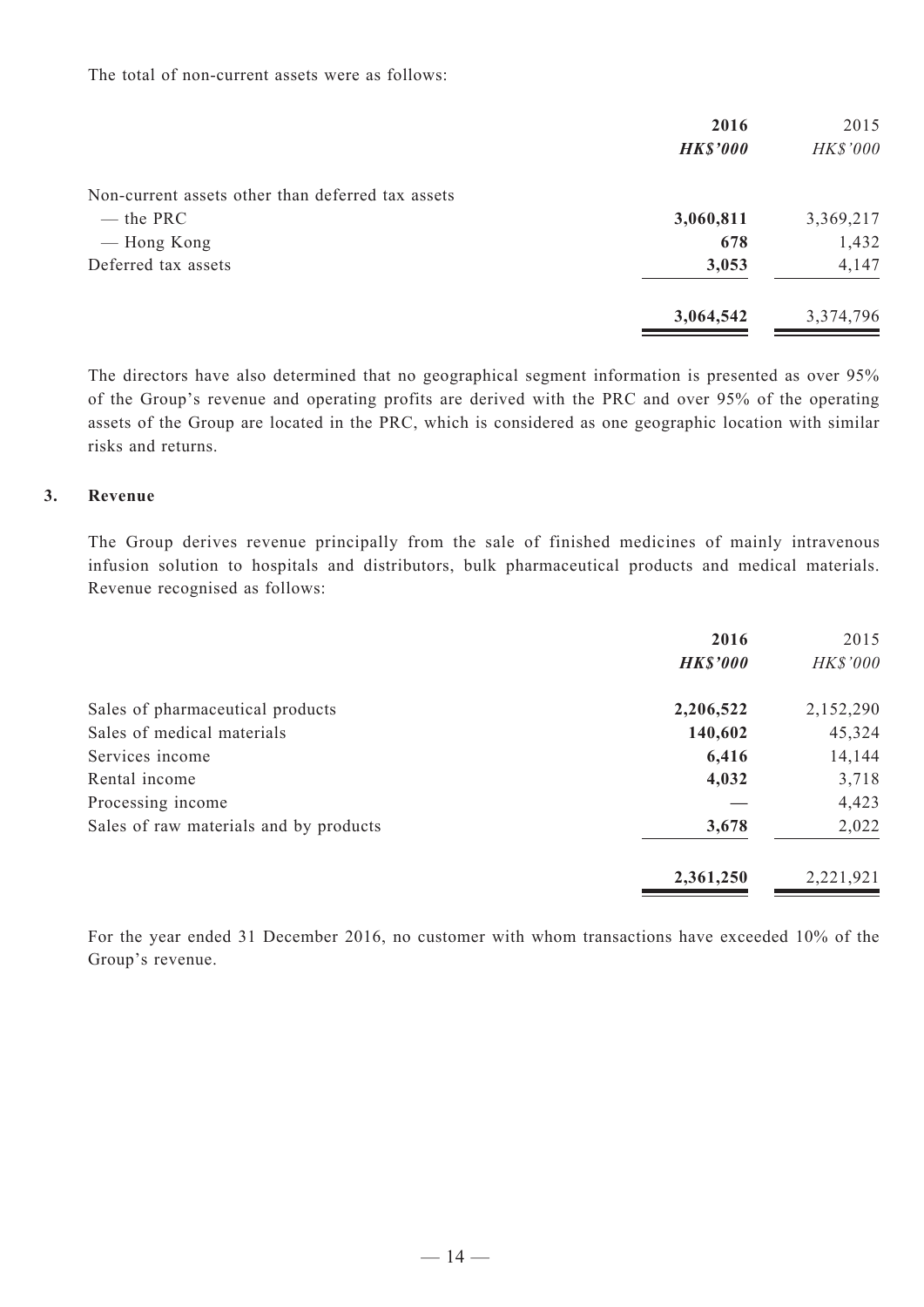# **4 Profit before taxation**

Profit before taxation is arrived at after charging/(crediting):

|                   |                                                             | 2016<br><b>HK\$'000</b> | 2015<br>HK\$'000 |
|-------------------|-------------------------------------------------------------|-------------------------|------------------|
| $\left( a\right)$ | Finance income and costs                                    |                         |                  |
|                   | Finance income:                                             |                         |                  |
|                   | - Interest income on bank deposits                          | (2,260)                 | (3,371)          |
|                   | - Cash discount income                                      |                         | (59)             |
|                   | <b>Finance income</b>                                       | (2,260)                 | (3, 430)         |
|                   | Finance costs:                                              |                         |                  |
|                   | — Interest expense of borrowings                            | 53,370                  | 58,245           |
|                   | — Other bank charges                                        | 3,321                   | 2,581            |
|                   | - Net foreign exchange loss                                 | 1,176                   | 19,584           |
|                   |                                                             | 57,867                  | 80,410           |
|                   | Less: interest expense capitalised into qualifying assets * | (3,749)                 | (15,292)         |
|                   | <b>Finance costs</b>                                        | 54,118                  | 65,118           |
|                   | Finance costs - net                                         | 51,858                  | 61,668           |

\* The borrowing costs have been capitalised at a rate of 4.24% per annum (2015: 7.02%).

# *(b) Staff costs*

| — Contributions to defined contribution retirement plan | 32,775  | 31,919  |
|---------------------------------------------------------|---------|---------|
| - Equity-settled share-based payment expenses           | 26,686  | 39,431  |
| — Salaries, wages and other benefits                    | 278,004 | 236,923 |
|                                                         | 337,465 | 308,273 |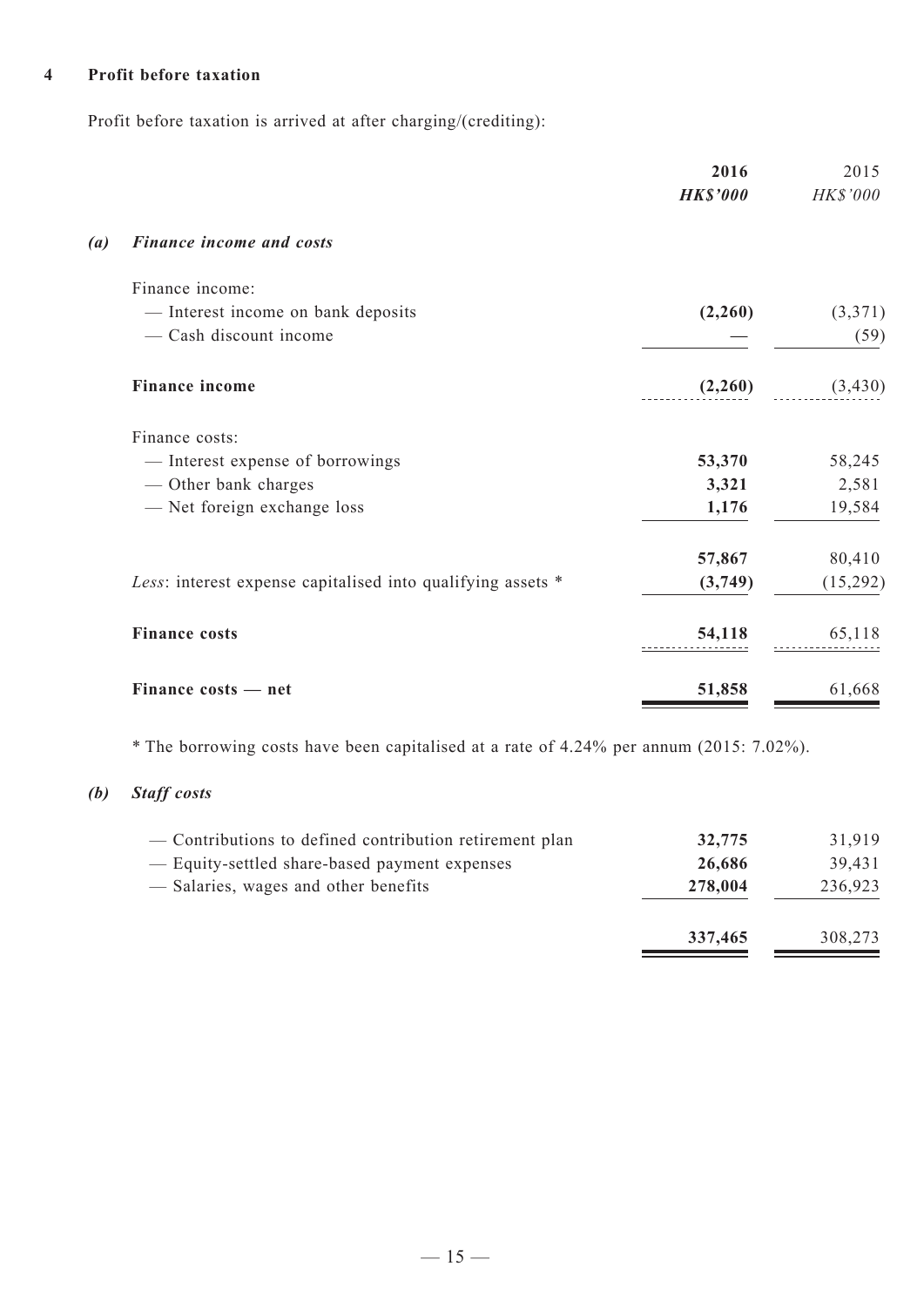|     |                                                                | 2016<br><b>HK\$'000</b> | 2015<br>HK\$'000 |
|-----|----------------------------------------------------------------|-------------------------|------------------|
| (c) | Other items                                                    |                         |                  |
|     | Amortisation <sup>#</sup>                                      |                         |                  |
|     | - land use rights                                              | 6,038                   | 5,081            |
|     | - intangible assets                                            | 9,882                   | 5,440            |
|     |                                                                | 15,920                  | 10,521           |
|     | Depreciation <sup>#</sup>                                      | 231,128                 | 205,665          |
|     | (Reversal of)/provision for impairment of                      |                         |                  |
|     | - trade and bills receivables                                  | (107)                   | 375              |
|     | Auditors' remuneration                                         |                         |                  |
|     | - audit services                                               | 2,000                   | 1,920            |
|     | - non-audit services                                           |                         | 798              |
|     |                                                                | 2,000                   | 2,718            |
|     | Cost of inventories <sup>#</sup>                               | 618,527                 | 697,654          |
|     | Operating lease charges: minimum lease payments                | 8,231                   | 9,663            |
|     | Research and development costs (other than amortisation costs) | 76,041                  | 50,689           |
|     | Less: Costs capitalised into intangible assets                 | (34, 659)               | (12, 488)        |
|     |                                                                | 41,382                  | 38,201           |
|     | Other expenses                                                 |                         |                  |
|     | - transportation expenses                                      | 245,446                 | 205,842          |
|     | - utility expenses                                             | 142,237                 | 133,329          |
|     | - travelling, meeting and entertainment expenses               | 46,002                  | 35,595           |
|     | - surcharges and other tax expenses                            | 45,453                  | 43,800           |
|     |                                                                | 479,138                 | 418,566          |

# Cost of inventories includes HK\$360,503,000 (2015: HK\$311,941,000) relating to staff costs, depreciation and amortisation expenses, which amount is also included in the respective total amounts disclosed separately above for each of these types of expenses.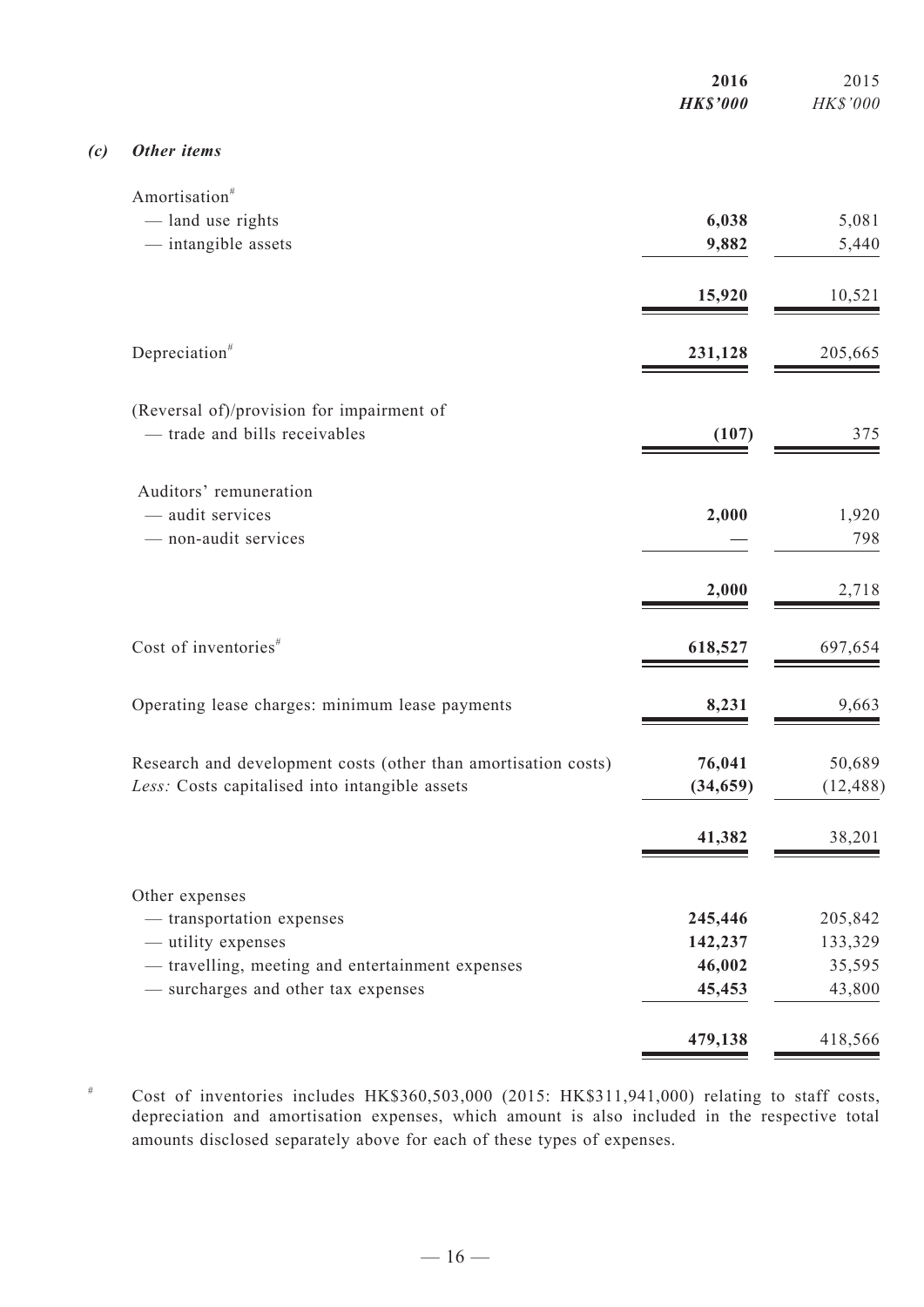#### **5. Income tax**

*(a) Taxation in the consolidated statement of profit or loss and other comprehensive income represents:*

|                                                                   | 2016<br><b>HK\$'000</b> | 2015<br>HK\$'000 |
|-------------------------------------------------------------------|-------------------------|------------------|
| Current tax — the PRC Corporate Income Tax ("CIT")                | 98,427                  | 83,279           |
| Deferred tax<br>Origination and reversal of temporary differences | (750)                   | (8, 420)         |
|                                                                   | 97,677                  | 74,859           |

The Company is incorporated in Cayman Islands as an exempted company and, accordingly, is exempted from payment of Cayman Islands income tax.

No provision for Hong Kong Profits Tax has been made for the years ended 31 December 2016 and 2015 as the Group did not have any profits assessable to Hong Kong Profits Tax during the current and prior years.

All subsidiaries of the Company established and operate in the PRC are subject to the PRC CIT at an applicable rate of 25%.

Shijiazhuang No. 4 Pharmaceutical Co., Ltd. ("Shijiazhuang No.4"), Jiangsu Best New Medical Material Co., Ltd. ("Jiangsu Best") and Hebei Guolong Pharmaceutical Co., Ltd. ("Hebei Guolong") have been recognised as High and New Technology Enterprises in 2015, 2014 and 2014, respectively. According to the tax incentives rules of the CIT Law of the PRC (the "CIT Law") for High and New Technology Enterprises, these companies are subject to a reduced corporate income tax rate of 15% for three years.

The CIT Law and its relevant regulations also impose a withholding tax at 10% on the foreign investors with respect to dividend distributions made out of the PRC entities from earnings accumulated from 1 January 2008, unless the foreign investors meet certain requirements specified in the relevant tax regulations in the PRC and accordingly are entitled to a preferential rate of 5%. Deferred tax liabilities have been provided for in this regard based on the expected dividends to be distributed from the Group's PRC subsidiaries in the foreseeable future in respect of the profits generated since 1 January 2008.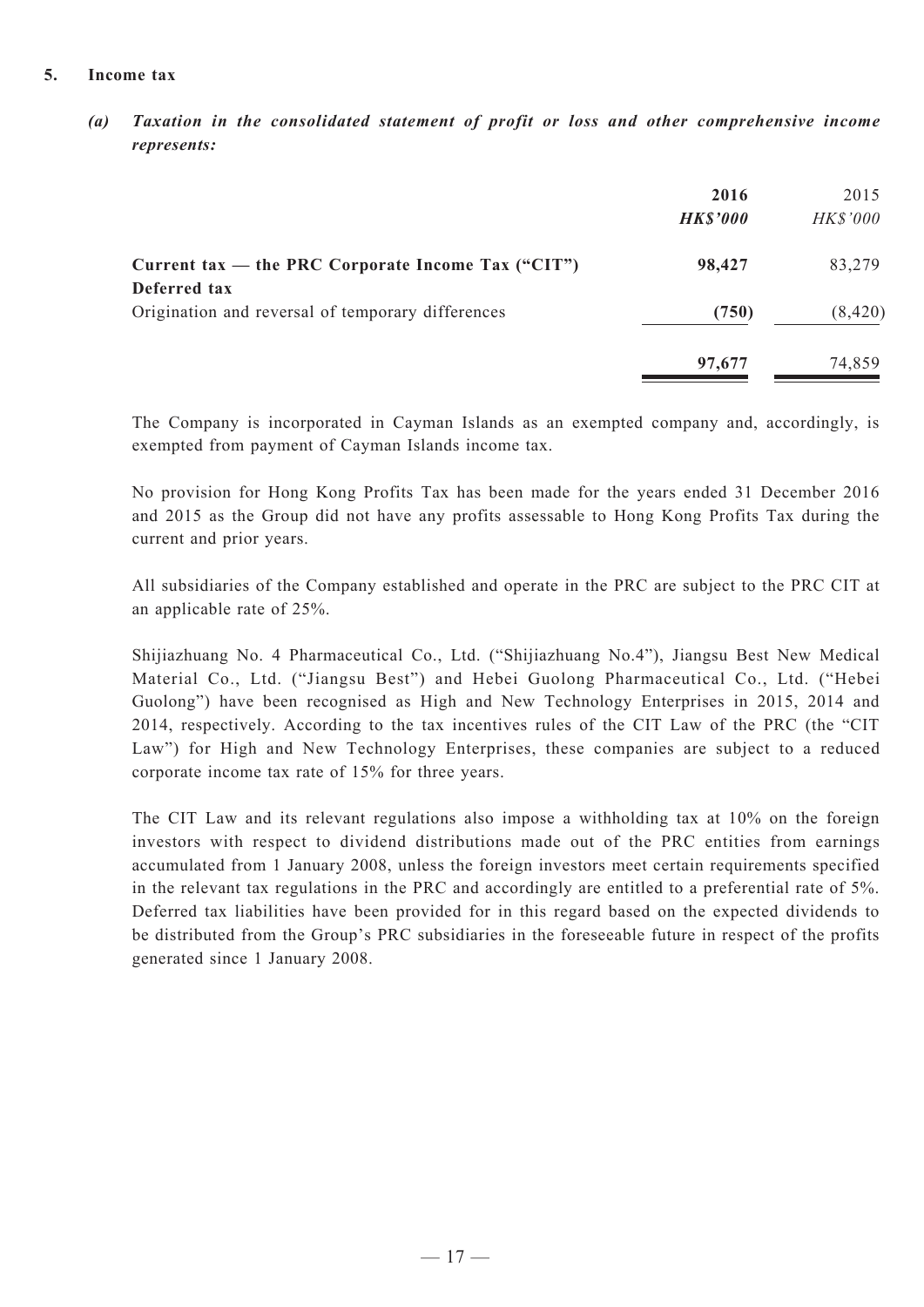#### *(b) Reconciliation between tax expense and accounting profit at applicable tax rates:*

|                                                                 | 2016<br><b>HK\$'000</b> | 2015<br>HK\$'000 |
|-----------------------------------------------------------------|-------------------------|------------------|
| Profit before taxation                                          | 587,918                 | 478,312          |
| Notional tax on profit before taxation, calculated at the rates |                         |                  |
| applicable to profits in the countries concerned                | 88,716                  | 70,407           |
| Effect of PRC preferential tax rate                             | (1, 849)                | (3, 142)         |
| Effect of non-deductible expenses                               | 6,679                   | 13,598           |
| Effect of non-taxable income                                    | (2)                     | (191)            |
| Effect of unused tax losses not recognised                      | 176                     | 1,308            |
| Effect of joint venture's results reported net of tax           | 55                      | 231              |
| Effect on deferred tax balances at 1 January resulting from a   |                         |                  |
| change in tax rate                                              |                         | (8,149)          |
| Withholding tax charge related to interests income              | 343                     | 797              |
| Withholding tax on profit distributions                         | 3,559                   |                  |
| Actual tax expense                                              | 97,677                  | 74,859           |

#### **6. Earnings per share**

#### *(a) Basic earnings per share*

The calculation of basic earnings per share is based on the profit attributable to ordinary equity shareholders of the Company of HK\$489,535,000 (2015: HK\$403,416,000) and the weighted average of 2,830,071,000 ordinary shares (2015: 2,915,556,000 ordinary shares) in issue during the year, calculated as follows:

#### *Weighted average number of ordinary shares*

|                                                          | 2016<br>$\boldsymbol{v}$ | 2015<br>000' |
|----------------------------------------------------------|--------------------------|--------------|
| Issued ordinary shares at 1 January                      | 2,802,191                | 2,968,527    |
| Effect of purchase and cancellation of own shares        | (1,074)                  | (52, 971)    |
| Effect of share options exercised                        | 8,443                    |              |
| Effect of shares issued upon acquisition of a subsidiary | 20,511                   |              |
| Weighted average number of ordinary shares at            |                          |              |
| 31 December                                              | 2,830,071                | 2,915,556    |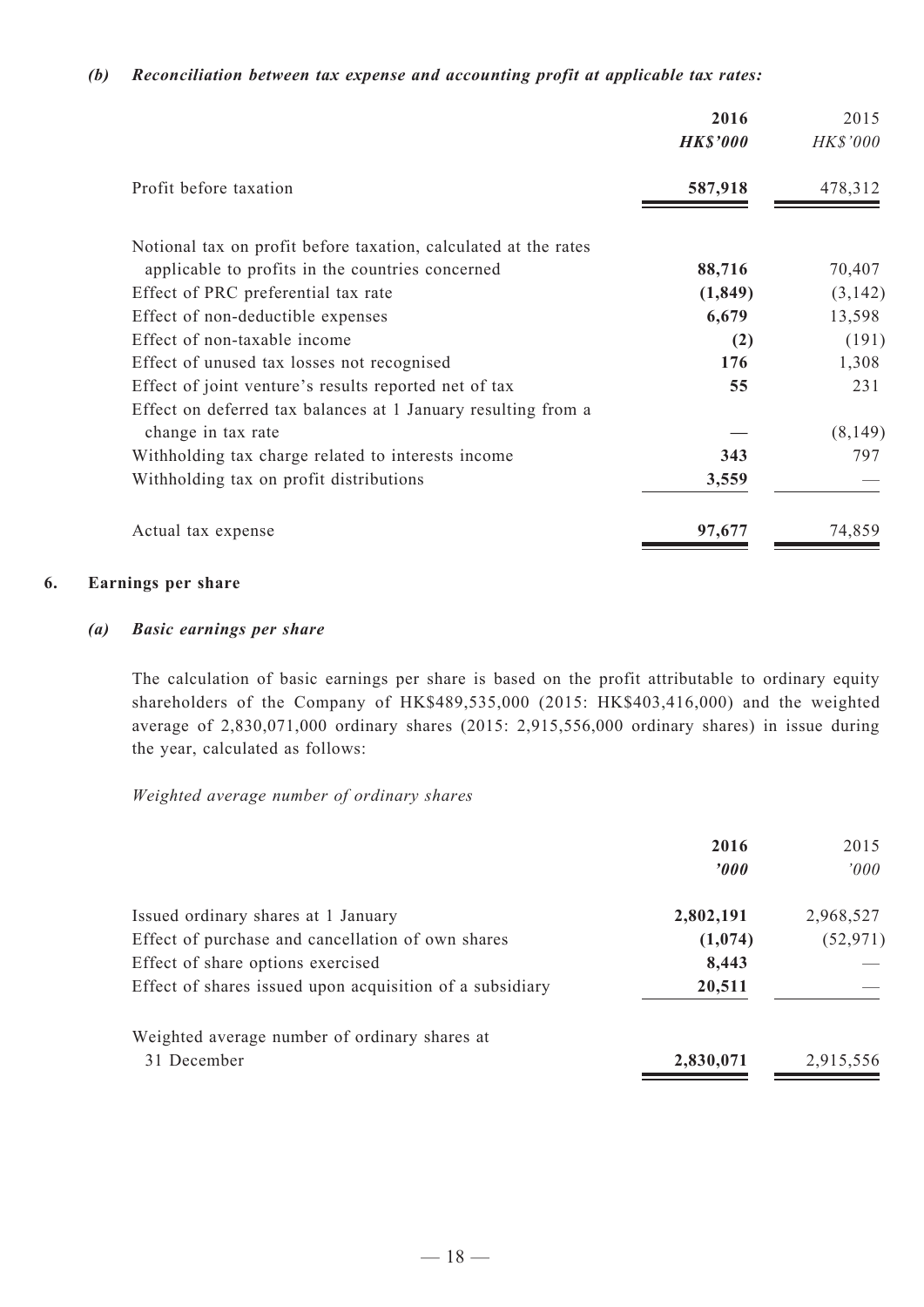#### *(b) Diluted earnings per share*

The calculation of diluted earnings per share is based on the profit attributable to ordinary equity shareholders of the Company of HK\$489,535,000 (2015: HK\$403,416,000) and the weighted average of 2,852,924,000 ordinary shares (2015: 2,922,039,000 ordinary shares) after adjusting the effects of dilutive potential ordinary shares under the Company's share option scheme, calculated as follows:

*Weighted average number of ordinary shares (diluted)*

|                                                            | 2016<br>'000    | 2015<br>'000 |
|------------------------------------------------------------|-----------------|--------------|
| Weighted average number of ordinary shares at              |                 |              |
| 31 December (basic)                                        | 2,830,071       | 2,915,556    |
| Effect of deemed issue of shares under the Company's share |                 |              |
| option scheme                                              | 22,853          | 6,483        |
| Weighted average number of ordinary shares at              |                 |              |
| 31 December (diluted)                                      | 2,852,924       | 2,922,039    |
| 7.<br><b>Trade and bills receivables</b>                   |                 |              |
|                                                            | 2016            | 2015         |
|                                                            | <b>HK\$'000</b> | HK\$'000     |
| Trade receivables                                          | 676,076         | 688,705      |
| Bills receivable                                           | 185,701         | 251,500      |
|                                                            | 861,777         | 940,205      |
| Less: Allowance for doubtful debts                         | (4,390)         | (4, 779)     |
|                                                            | 857,387         | 935,426      |

All of the trade and bills receivables are expected to be recovered within one year.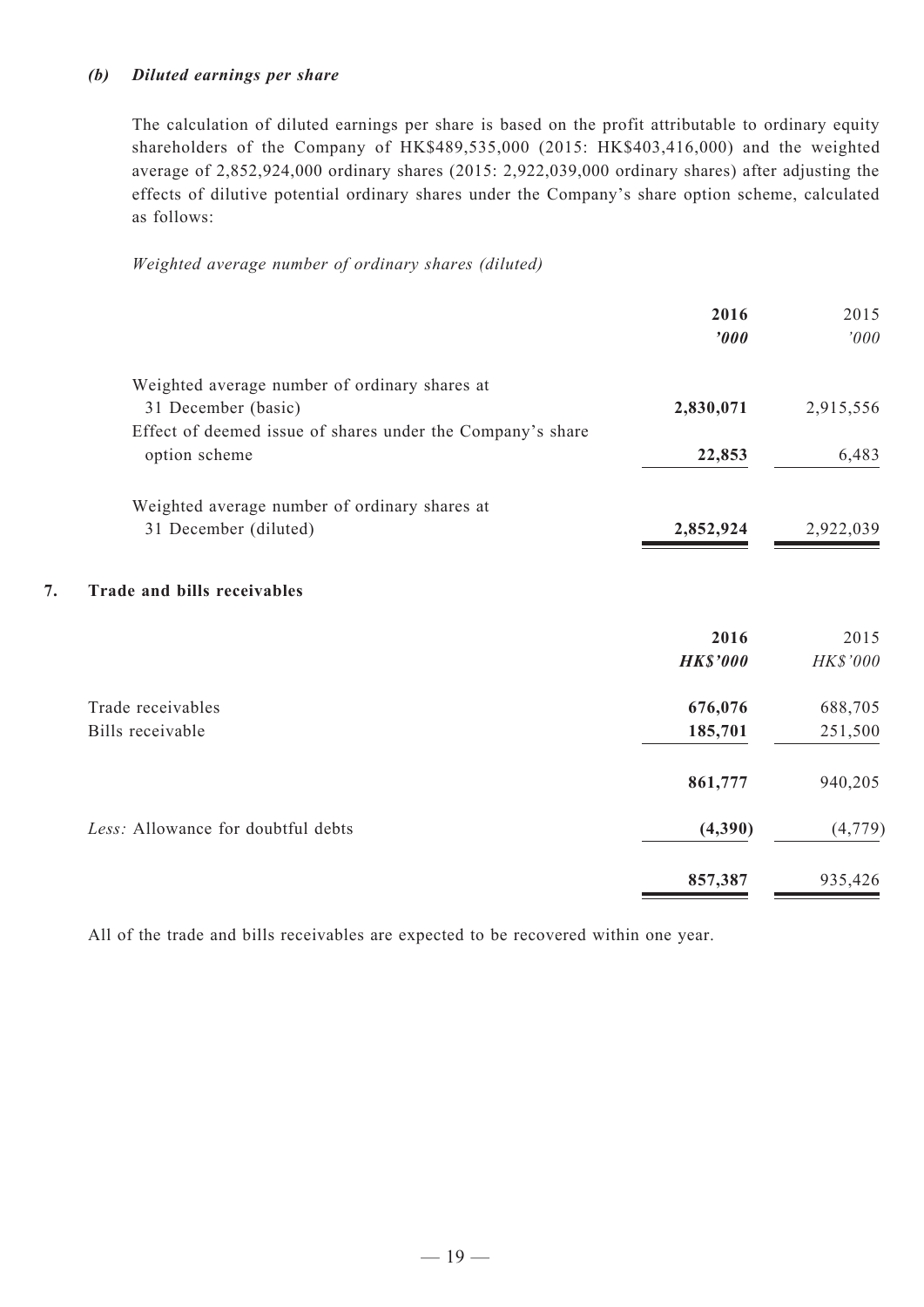#### *(a) Ageing analysis*

As of the end of the reporting period, the ageing analysis of trade and bills receivables, based on the invoice date is as follows:

|                 | 2016            | 2015     |
|-----------------|-----------------|----------|
|                 | <b>HK\$'000</b> | HK\$'000 |
| Within 3 months | 719,969         | 824,016  |
| 4 to 6 months   | 109,746         | 95,599   |
| 7 to 12 months  | 31,045          | 19,171   |
| 1 to 2 years    | 1,017           | 1,419    |
|                 | 861,777         | 940,205  |

#### *(b) Impairment of trade and bills receivables*

Impairment losses in respect of trade and bills receivables are recorded using an allowance account unless the Group is satisfied that recovery of the amount is remote, in which case the impairment loss is written off against trade and bills receivable directly.

The movement in the allowance for doubtful debts during the year, including both specific and collective loss components, is as follows:

|                                       | 2016            | 2015     |
|---------------------------------------|-----------------|----------|
|                                       | <b>HK\$'000</b> | HK\$'000 |
| At 1 January                          | 4,779           | 2,580    |
| Impairment loss (reversed)/recognised | (107)           | 375      |
| Written off                           |                 | (209)    |
| Acquisition of a subsidiary           |                 | 2,249    |
| Exchange adjustments                  | (282)           | (216)    |
| At 31 December                        | 4,390           | 4,779    |

As at 31 December 2016, impaired trade receivables amounting to approximately HK\$4,390,000 (2015: HK\$4,779,000) were assessed for impairment and a provision of HK\$4,390,000 (2015: HK\$4,779,000) for impaired receivables was recorded, covering individually impaired receivables and groups of receivables subject to collective review. Those individually impaired receivables mainly relate to customers in unexpected difficult economic situations and items aged over one year.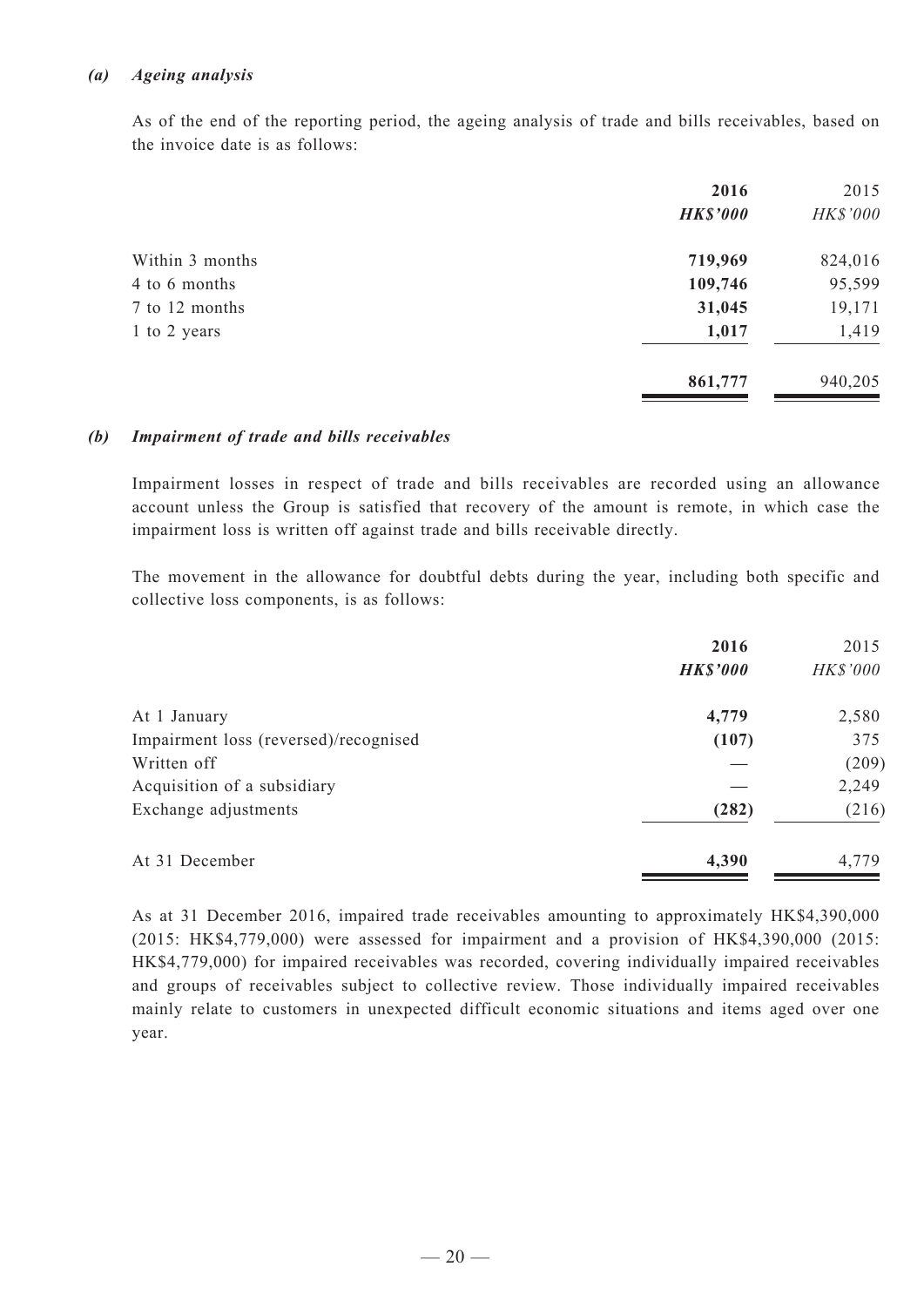#### *(c) Trade and bills receivables that are not impaired*

The ageing analysis of trade and bills receivables that are neither individually nor collectively considered to be impaired are as follows:

|                                                            | 2016<br><b>HK\$'000</b> | 2015<br>HK\$'000 |
|------------------------------------------------------------|-------------------------|------------------|
| Neither past due nor impaired                              | 719,969                 | 824,016          |
| Less than 3 months past due<br>More than 3 months past due | 109,746<br>27,672       | 95,599<br>15,811 |
|                                                            | 137,418                 | 111,410          |
|                                                            | 857,387                 | 935,426          |

Trade and bills receivables that were neither past due nor impaired relate to a wide range of customers for whom there was no recent history of default.

Trade and bills receivables that were past due but not impaired relate to a number of independent customers that have a good track record with the Group. Based on past experience, management believes that no impairment allowance is necessary in respect of these balances as there has not been a significant change in credit quality and the balances are still considered fully recoverable.

#### **8. Trade payables**

As of the end of the reporting period, the ageing analysis of trade payables, based on the invoice date, is as follows:

|                   | 2016<br><b>HK\$'000</b> | 2015<br>HK\$'000 |
|-------------------|-------------------------|------------------|
| Within 3 months   | 157,751                 | 186,821          |
| 4 to 6 months     | 9,761                   | 55,824           |
| 7 to 12 months    | 3,490                   | 22,481           |
| 1 to 3 years      | 1,917                   | 3,520            |
| More than 3 years | 827                     | 856              |
|                   | 173,746                 | 269,502          |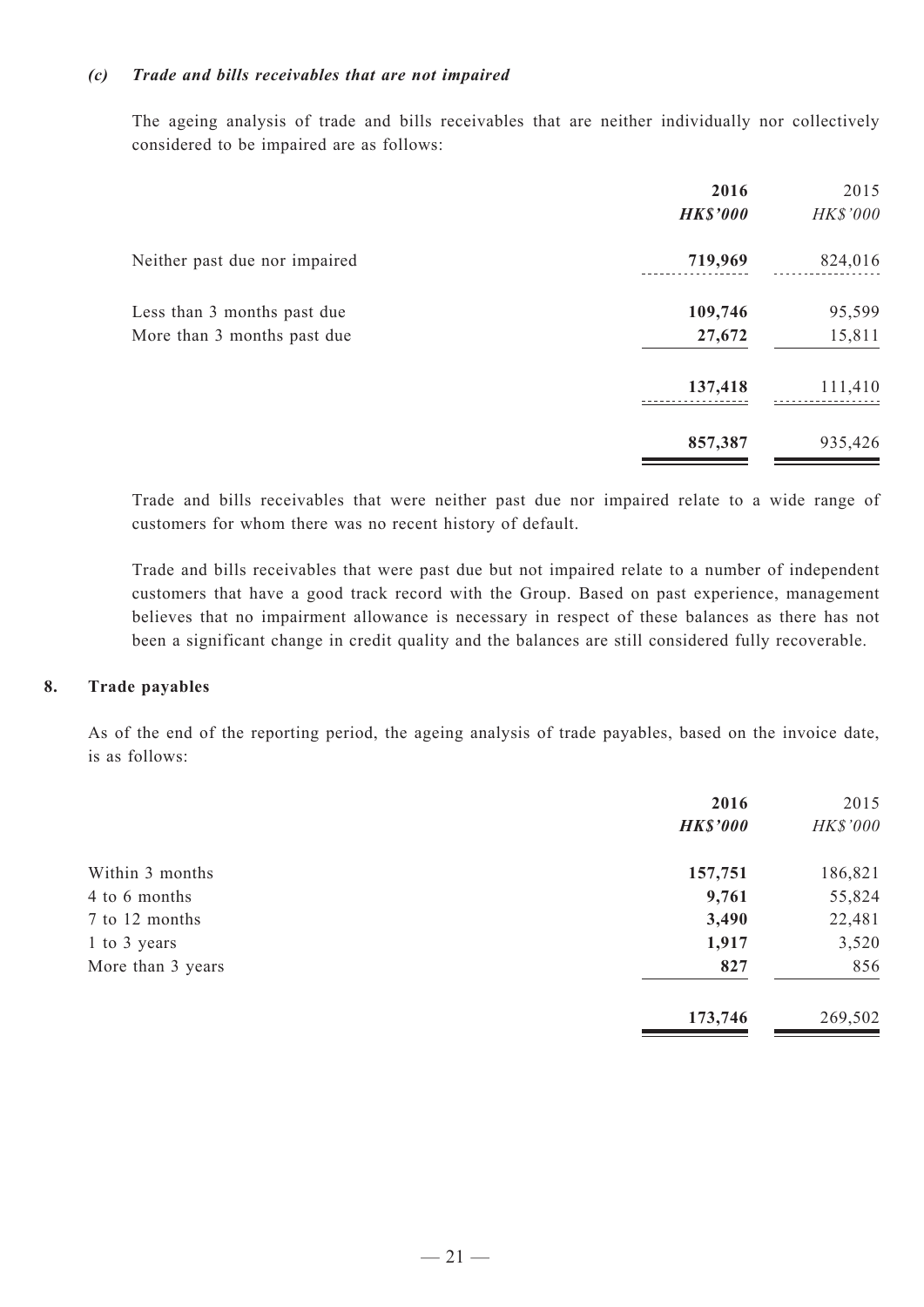#### **9. Dividends and share capital**

#### *(a)* **Dividends**

*(i) Dividends payable to equity shareholders of the Company attributable to the year*

|                                                               | 2016<br><b>HK\$'000</b> | 2015<br><b>HK\$'000</b> |
|---------------------------------------------------------------|-------------------------|-------------------------|
| Interim dividend declared and paid of HK2.5 cents per         |                         |                         |
| ordinary share (2015: HK2.5 cents per ordinary share)         | 71,115                  | 70,463                  |
| Final dividend proposed after the end of the reporting period |                         |                         |
| of HK\$3.0 cents per ordinary share (2015: nil)               | 85,200                  |                         |
|                                                               | 156,315                 | 70,463                  |

The final dividend proposed after the end of the reporting period has not been recognised as a liability at the end of the reporting period.

#### *(ii) Dividends payable to equity shareholders of the Company attributable to previous financial year, approved and paid during the year*

| 2016            | 2015     |
|-----------------|----------|
| <b>HK\$'000</b> | HK\$'000 |
|                 |          |
|                 |          |
|                 | 510,587  |
|                 |          |

#### *(b) Share capital*

|                                                             | 2016                  |                 | 2015          |          |
|-------------------------------------------------------------|-----------------------|-----------------|---------------|----------|
|                                                             | No. of shares         |                 | No. of shares |          |
|                                                             | $\boldsymbol{\theta}$ | <b>HK\$'000</b> | '000          | HK\$'000 |
| Ordinary shares of HK\$0.02 each,<br>issued and fully paid: |                       |                 |               |          |
| At 1 January                                                | 2,802,191             | 62,851          | 2,968,527     | 66,177   |
| Purchase and cancellation                                   |                       |                 |               |          |
| of own shares                                               | (1,018)               | (20)            | (166, 336)    | (3,326)  |
| Share issued under share option<br>scheme                   | 15,000                | 300             |               |          |
| Share issued upon acquisition                               |                       |                 |               |          |
| of a subsidiary                                             | 28,436                | 569             |               |          |
|                                                             | 2,844,609             | 63,700          | 2,802,191     | 62,851   |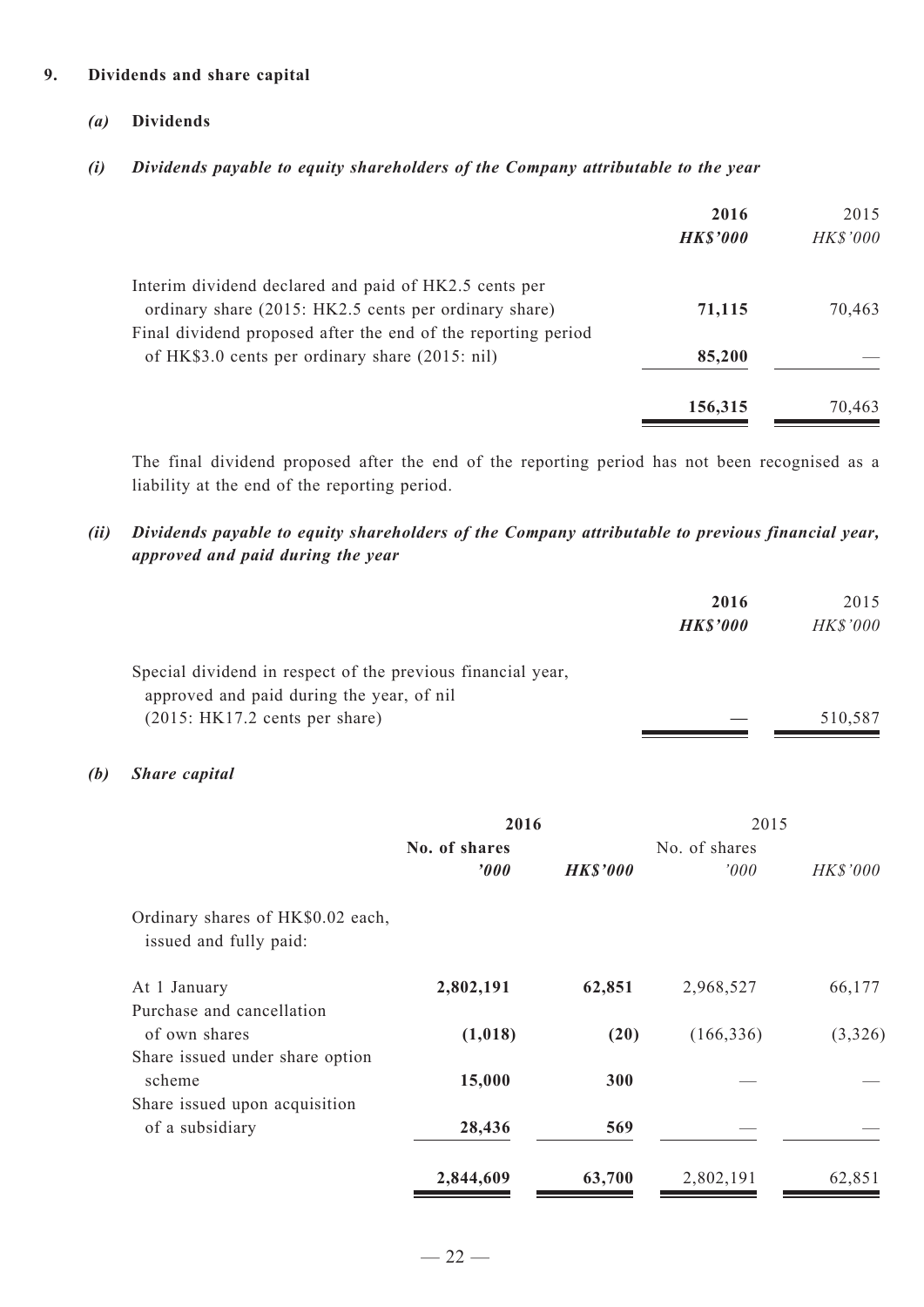# **MANAGEMENT DISCUSSION AND ANALYSIS**

## **BUSINESS REVIEW**

SSY Group Limited and its subsidiaries are principally engaged in the research, development, manufacturing and selling of a wide range of pharmaceutical products, which includes finished medicines of mainly intravenous infusion solution to hospitals and distributors, bulk pharmaceuticals and medical materials. The Group has manufacturing plants in Hebei Province and Jiangsu Province, the People's Republic of China ("Mainland China"), and sells to customers mainly in the Mainland China.

For the year ended 31 December 2016, the review on the Group's business performance are contained in the Chairman's statement under section headed "BUSINESS REVIEW". The future development in the Group's business is discussed in the Chairman's statement under section headed "PROSPECTS FOR DEVELOPMENT".

# **Financial performance review Revenue**

The Group's intravenous infusion solution products are mainly manufactured and sold by Shijiazhuang No. 4 Pharma Co., Ltd ("Shijiazhuang No. 4 Pharma"), a wholly owned subsidiary. There are different forms of packing in intravenous infusion solution products, including Non-PVC Soft Bag, Upright Soft Bag, PP Plastic Bottle and Glass Bottle. The Group's medical materials are mainly manufactured and sold by Jiangsu Best New Medical Material Co., Ltd. ("Jiangsu Best"), which was acquired by the Group on 30 September 2015.

Majority of the Group's sales are conducted in the PRC and are denominated in Renminbi ("RMB"), which depreciated by approximately 6.2% when translated into Hong Kong dollars ("HK") on a year-to-year basis for the year ended 31 December 2016. Nevertheless, revenue for the year ended 31 December 2016 increased to HK\$2,361,250,000 (2015: HK\$2,221,921,000), representing a growth of 6.3% on a year-to-year basis. Among which, revenue from intravenous infusion solution products contributed HK\$2,063,144,000 (2015: HK\$2,006,728,000), representing a growth of 2.8% on a year-to-year basis. Among which, revenue from Non-PVC Soft Bag and Upright Soft Bag infusion solution were HK\$1,130,550,000 and HK\$206,964,000 respectively, totalling HK\$1,337,514,000, representing 64.8% of the total revenue from intravenous infusion solution and an increase of 4.6% as compared with last year; revenue from PP Plastic Bottle infusion solution was HK\$500,915,000, representing 24.3% of the total revenue from intravenous infusion solution and an decrease of 0.3% as compared with last year; revenue from Glass Bottle infusion solution was HK\$224,715,000, representing 10.9% of the total revenue from intravenous infusion solution and a decrease of 0.7% as compared with last year.

With the increasing demand in the high quality intravenous infusion solution products in the PRC, the Group will keep focusing its production in the Non-PVC Soft Bag and Upright Soft Bag infusion solution.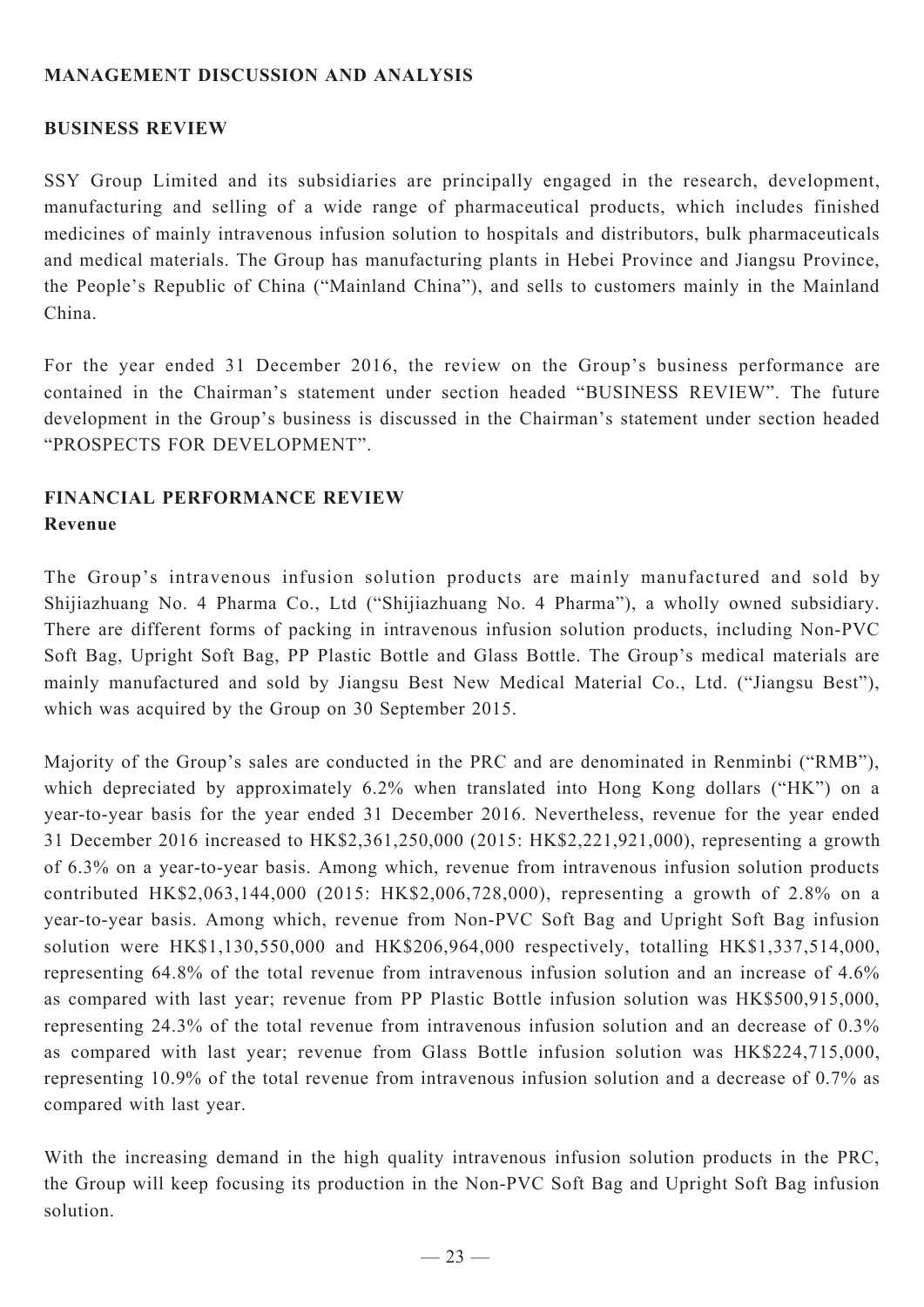Revenue from medical materials products contributed HK\$142,194,000 (2015: HK\$46,385,000), representing a growth of 206.6% mainly due to a full year contribution by Jiangsu Best in 2016 as compared to that from three months in 2015.

## **Cost of Sales**

As a result of depreciation in RMB and cost control measures of the Group, the Group's cost of sales decreased by 2.4% from HK\$1,172,352,000 for the year ended 31 December 2015 to HK\$1,143,808,000 for the year ended 31 December 2016. The cost of direct materials, direct labour and other costs represented approximately 53.7%, 15.7% and 30.6% of the total cost of sales respectively for the year ended 31 December 2016 while their comparative percentages for 2015 were 59.5%, 12.3% and 28.2% respectively.

## **Gross Profit Margin**

Gross profit of the Group in 2016 amounted to HK\$1,217,442,000 (2015: HK\$1,049,569,000), representing a gross profit margin of 51.6%, which increased by 4.4 percentage point comparing to that of last year 47.2%. The increase of gross profit margin was mainly due to a better product mix from products with higher profit margins and the Group's continuous cost control measures.

#### **Other income**

For the year ended 31 December 2016, the Group's other income amounted to approximately HK\$64,679,000 (2015: HK\$50,485,000) which mainly represented government grants.

## **Selling and Marketing Costs**

For the year ended 31 December 2016, selling and marketing costs amounted to approximately HK\$373,160,000 (2015: HK\$280,522,000), which mainly consisted of transportation cost of approximately HK\$241,456,000 (2015: HK\$201,877,000), travelling and other disbursements of approximately HK\$38,186,000 (2015: HK\$30,455,000) and staff costs of sales and marketing staff of approximately HK\$42,724,000 (2015: HK\$21,350,000).

The increase of 33.0% in selling and marketing costs in 2016 as compared with that of 2015 was mainly due to the growth in the Group's sales volume as well as the increases in transportation cost and salary expenses of sales and marketing staff as a result of an expanded sales coverage.

## **General and Administrative Expenses**

General and administrative expenses amounted to HK\$268,438,000 (2015: HK\$277,992,000) for the year ended 31 December 2016 which mainly comprised staff costs of approximately HK\$88,117,000 (2015: HK\$103,343,000), depreciation and amortisation expenses of approximately HK\$65,438,000 (2015: HK\$47,343,000) and grant of share options of approximately HK\$26,686,000 (2015: HK\$39,431,000).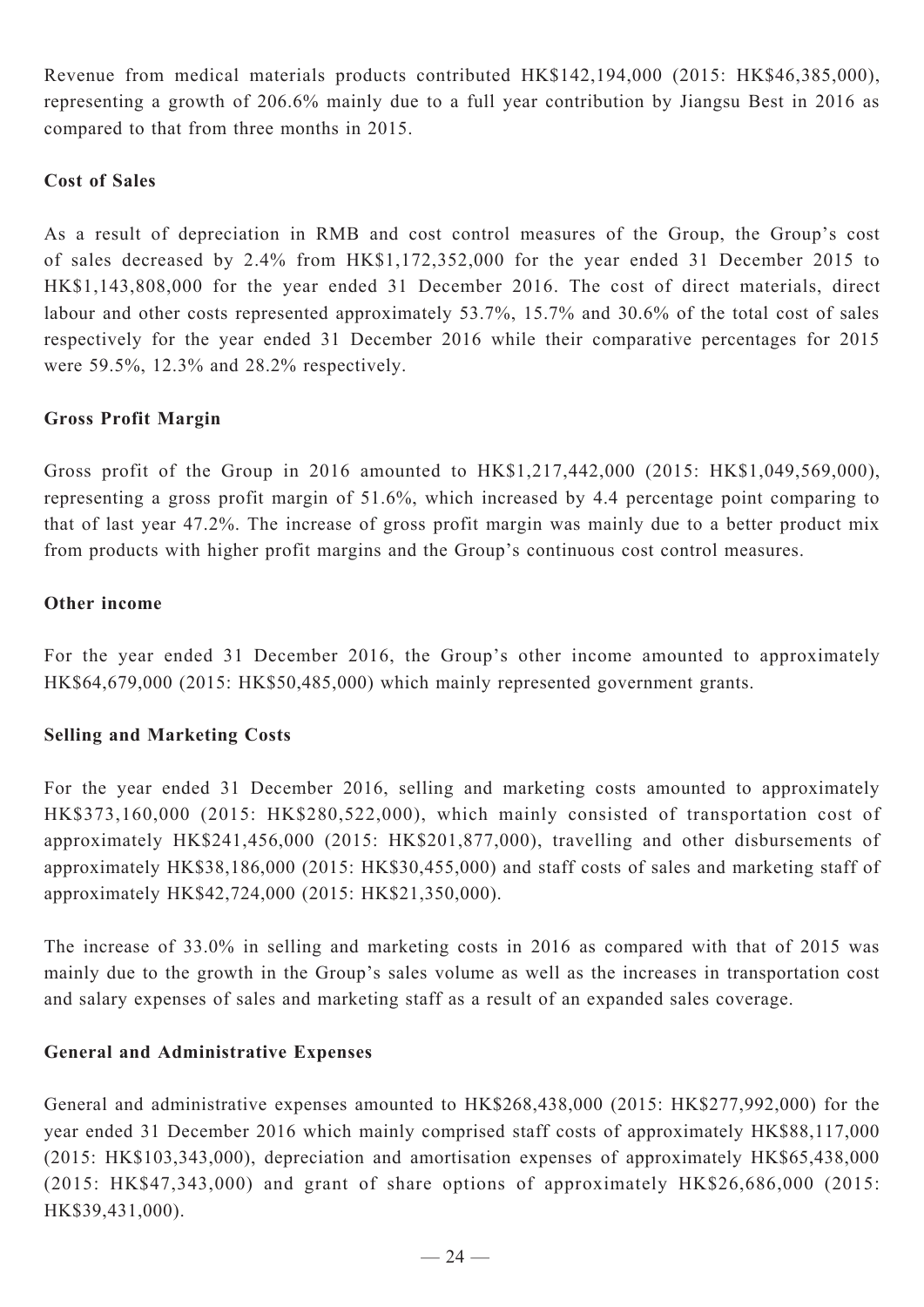The Group's overall operation has been expanding, even so, the general and administrative expenses slightly decreased by 3.4% from last year due to smaller expenses related to grant of share options and discretionary bonus along with the Group's cost control measures.

## **Profit from Operations**

The Group's profit from operations in 2016 amounted to HK\$640,523,000 (2015: HK\$541,540,000) with its operating profit margin (defined as operating profit divided by total revenue) increased to 27.1% (2015: 24.4%). The increase in operating profit margin in 2016 by 2.7 percentage point comparing to that of 2015 was mainly attributable to a higher gross profit margin in 2016.

## **Finance Costs**

The finance costs in 2016 decreased by 16.9% to HK\$54,118,000 (2015: HK\$65,118,000), which are mainly related to interest expense of bank borrowings. The decrease in finance costs was mainly attributable to a lower foreign exchange loss due to depreciation of RMB during 2016 as compared to that during 2015.

## **Income Tax Expense**

Shijiazhuang No. 4 Pharma, Jiangsu Best and Hebei Guolong Pharmacentical Co., Ltd. were qualified as the High and New Technology Enterprise and entitled to a 15% preferential Mainland China Corporate Income Tax rate in both 2016 and 2015. For the year ended 31 December 2016, the income tax expense increased by 30.5% to HK\$97,677,000 (2015: HK\$74,859,000).

# **Profit Attributable to Equity Shareholders**

Profit attributable to equity holders of the Company increased by 21.3% to HK\$489,535,000 (2015: HK\$403,416,000) with a net profit margin (defined as profit attributable to equity holders of the Company from continuing operations divided by total revenue) increased to 20.7% (2015: 18.2%).

# **LIQUIDITY, FINANCIAL RESOURCES and capital structure**

The Group primarily finances its working capital and other capital requirements by net cash generated from operating activities and resorts to external financing including both long-term and short-term bank borrowings from time to time in case the operating cash flow is insufficient to meet the capital requirements.

As at 31 December 2016, the cash and cash equivalents aggregated to HK\$447,036,000 (2015: HK\$338,964,000), comprising HK\$415,119,000 (2015: HK\$267,969,000) of cash and cash equivalents denominated in RMB, HK\$17,245,000 (2015: HK\$64,672,000) in Hong Kong dollars and HK\$14,672,000 (2015: HK\$6,323,000) in other currencies.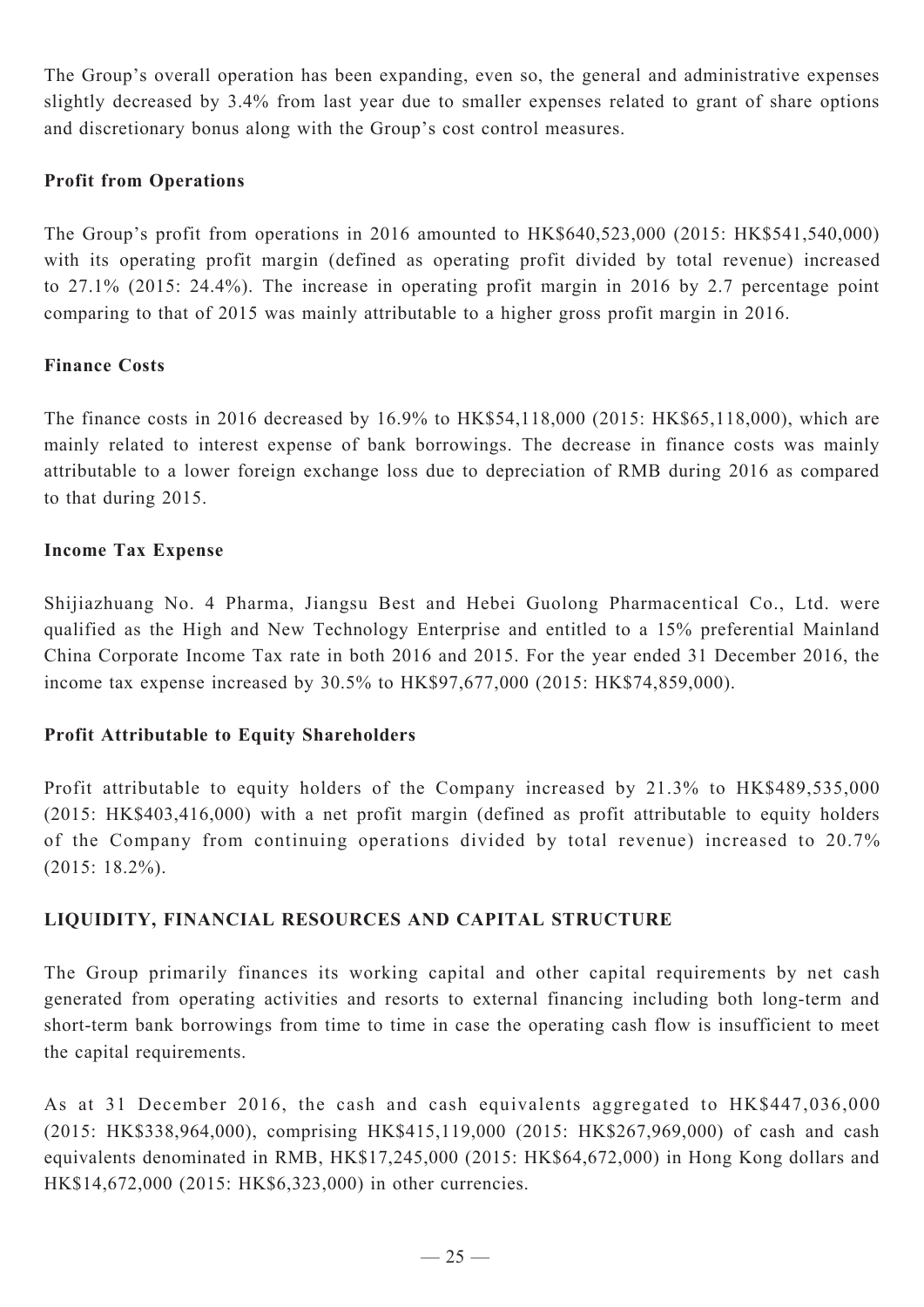The carrying amounts of the borrowings amounting to HK\$1,567,863,000 (2015: HK\$1,813,093,000) as at 31 December 2016, comprising HK\$758,690,000 (2015: HK\$760,343,000) of borrowings denominated in RMB and HK\$809,173,000 (2015: HK\$1,052,750,000) in Hong Kong dollars.

Gearing ratio (defined as bank borrowings less cash and cash equivalents divided by total capital less non-controlling interests) decreased from 38.1% as at 31 December 2015 to 29.5% as at 31 December 2016 due to a decrease in net debt level of the Group and an increase in the Group's net asset value as at 31 December 2016 as compared to 31 December 2015.

Current ratio (defined as current assets divided by current liabilities) improved from 1.14 as at 31 December 2015 to 1.53 as at 31 December 2016.

# **EMPLOYEES AND REMUNERATION POLICY**

As at 31 December 2016, the Group had approximately 3,500 employees, most of whom were based in the PRC. The number of workers employed by the Group varies from time to time depending on its needs. The remuneration policy of employees other than executive Directors and senior management is based on industry practice and is periodically reviewed by executive Directors or senior management. Apart from social insurance and in-house training programmes, discretionary bonuses and share options may be awarded to employees according to the assessment of individual performance.

The remuneration policy of executive Directors and senior management are reviewed and recommended for the Board's approval by the Remuneration Committee. The remuneration package is reviewed with reference to the Board's corporate goals and objectives, prevailing market practice, duties and responsibilities of the individual executive Director or senor management and his/her contribution to the Group. The total remuneration cost incurred by the Group for year ended 31 December 2016 was approximately HK\$337,465,000 (2015: HK\$308,273,000).

## **Charge on ASSETS**

As at 31 December 2016, the Group's land use right with carrying amount of HK\$19,241,000 (2015: HK\$49,247,000) and the Group's property, plant and equipment with carrying amount of HK\$28,979,000 (2015: HK\$57,119,000) were pledged as collateral for the Group's bank borrowings.

## **CONTINGENT LIABILITIES**

As at 31 December 2016, the Group did not have any significant contingent liabilities.

# **FOREIGN EXCHANGE RISK**

Majority of the Group's businesses are operated in the PRC and are denominated in RMB. Except for the foreign currency translation risk arising from the translation into Hong Kong dollars for the financial statements of subsidiaries with the functional currencies of RMB, the Group does not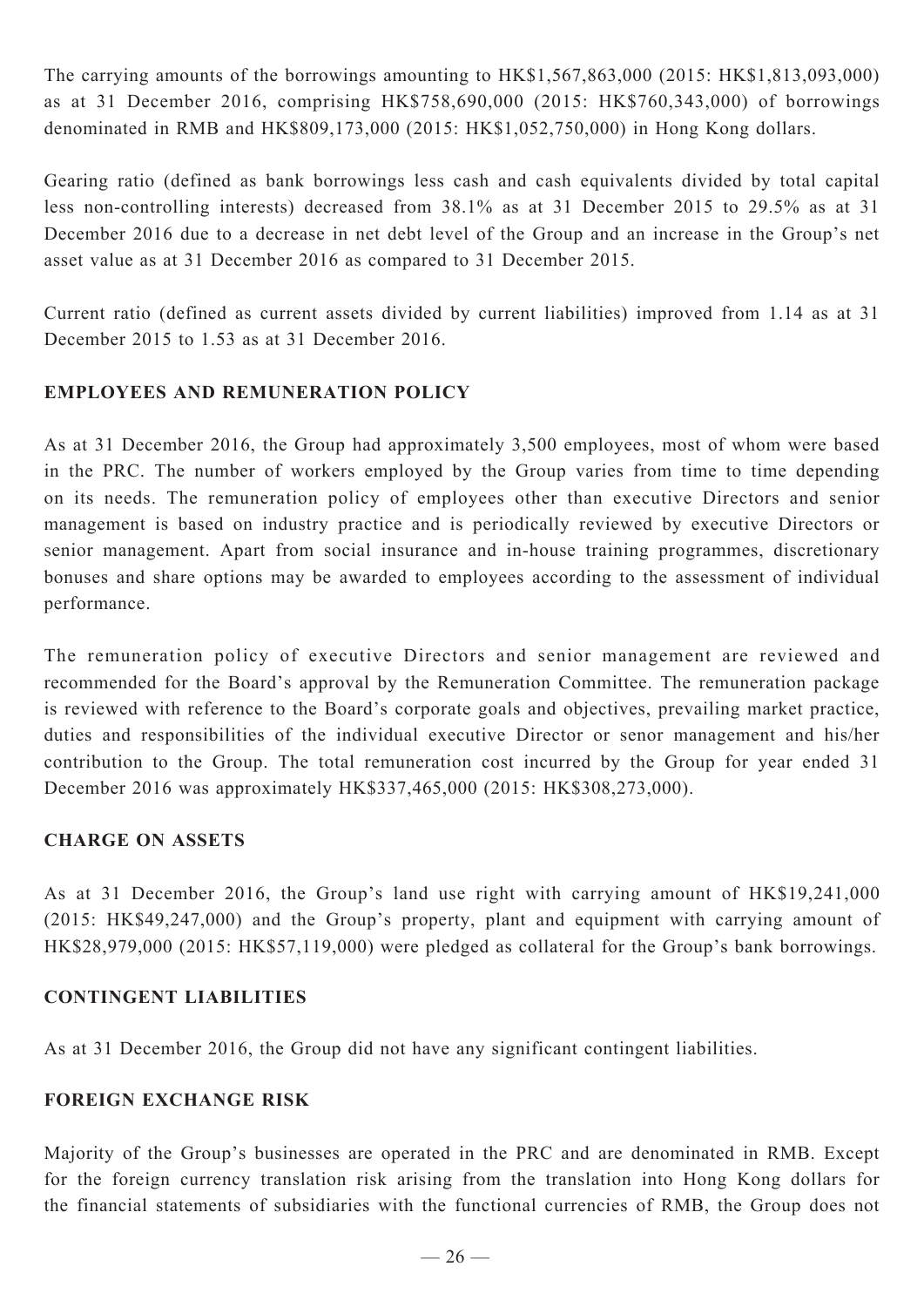expect any materially adverse effects of the exchange rate fluctuation. Hence, no financial instrument for hedging was employed. Nevertheless, the Group is closely monitoring the financial market and would consider appropriate measures if required.

As at 2016 and 2015, the exchange rates of converting HK\$ into RMB (as calculated in HK\$) were:

| 1 January 2015   | 0.78887 |
|------------------|---------|
| 31 December 2015 | 0.83778 |
| 31 December 2016 | 0.89451 |

## **PURCHASE, SALE OR REDEMPTION OF SECURITIES**

Save for the purchase of 5,672,000 shares which details are set out in the next paragraph, neither the Company nor any of its subsidiaries has purchased or sold any of the Company's listed securities for the year ended 31 December 2016.

During the year ended 31 December 2016, the Company acquired an aggregate of 5,672,000 ordinary shares through purchases on The Stock Exchange of Hong Kong Limited (the "Stock Exchange") at an aggregate consideration of HK\$13,207,090 which details are set out below. All of the 5,672,000 shares were subsequently cancelled on 18 February 2016 and 10 January 2017.

|                       | <b>Total</b><br>number of<br>the ordinary<br>shares | <b>Highest</b><br>price paid | Lowest<br>price paid | Aggregate               |  |
|-----------------------|-----------------------------------------------------|------------------------------|----------------------|-------------------------|--|
| Date of the purchases | purchased                                           | per share<br>$(HK\$          | per share<br>$(HK\$  | consideration<br>$(HK\$ |  |
| $21$ January $2016$   | 1,018,000                                           | 1.91                         | 1.88                 | 1,928,090               |  |
| 21 December 2016      | 4,654,000                                           | 2.45                         | 2.40                 | 11,279,000              |  |
|                       | 5,672,000                                           |                              |                      | 13,207,090              |  |

## **SHARE OPTION SCHEME**

As approved by an ordinary resolution passed by the shareholders at the Extraordinary General Meeting held on 20 September 2012, the Board had terminated the old share option scheme adopted on 16 October 2005 and adopted the existing share option scheme ("Share Option Scheme").

Share Option Scheme is valid and remains in force for a period of 10 years from 20 September 2012 (the "Scheme Period") unless terminated earlier by shareholders in general meeting. The purpose of Share Option Scheme is to enable the Board to grant share options to the Eligible Person as defined in Share Option Scheme including, among others, the directors, employee or proposed employee, consultants or advisers of or to the Company or its subsidiaries or any entity in which the Group holds an equity interest, as incentives or rewards for their contribution or potential contribution to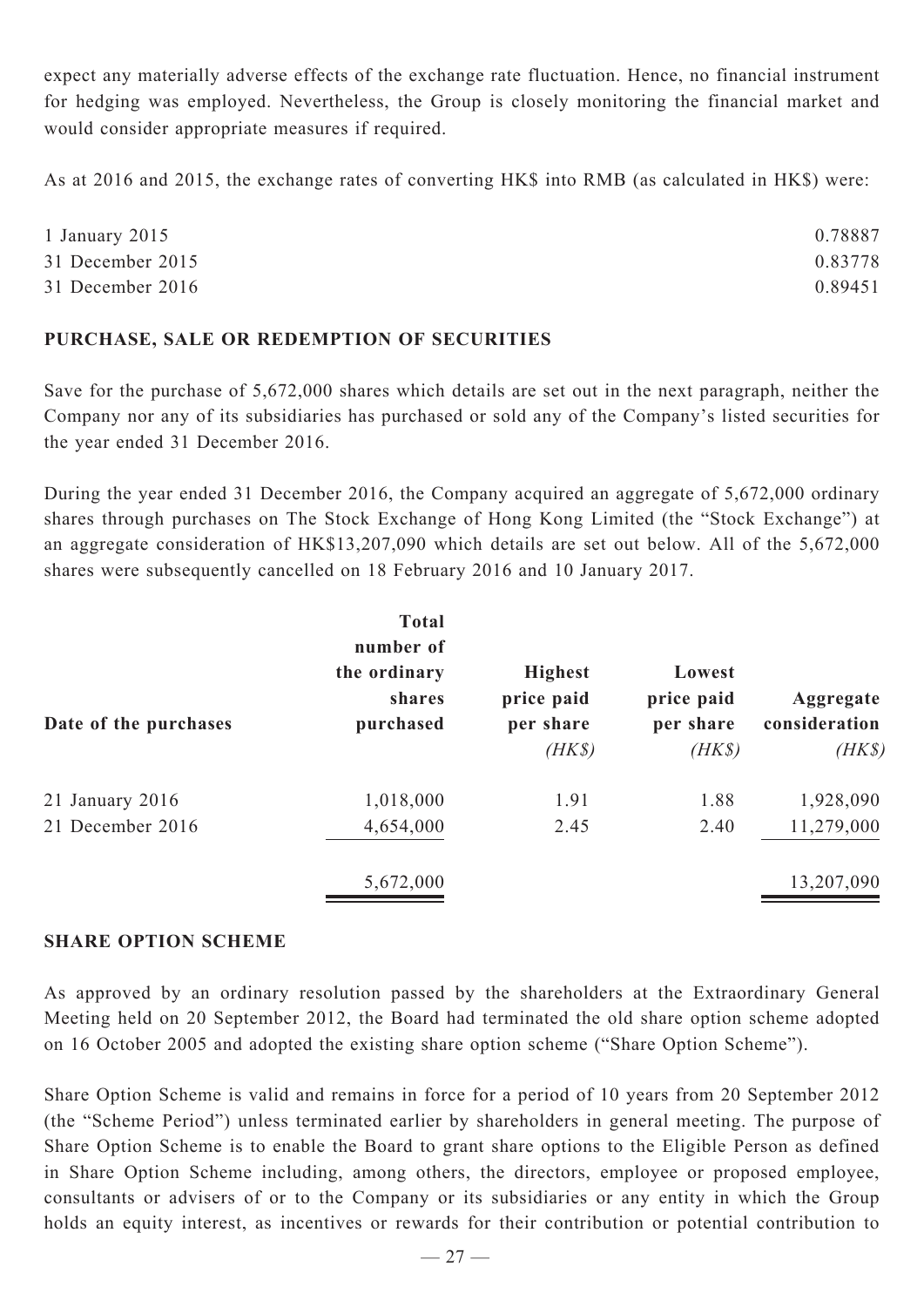the development and growth of the Group. The provisions of Share Option Scheme comply with the requirements of Chapter 17 of the Rules Governing the Listing of Securities on the Stock Exchange (the "Listing Rules").

Pursuant to Share Option Scheme, the offer for grant of options ("Offer") must be accepted within 30 days inclusive of the day on which such offer was made, with a payment of HK\$1.00 as consideration for the grant. The exercise price of the share option is to be determined by the Board provided always that it shall be at least the higher of (i) the closing price of the shares as stated in the daily quotations sheet issued by the Stock Exchange for the date of offer of grant, which must be a business day; and (ii) the average closing price of the shares as stated in the daily quotations sheets issued by the Stock Exchange for the five business days immediately preceding the date of offer of grant provided that the option price per share shall in no event be less than the nominal amount of one share. The share options are exercisable at any time during a period as the Board may determine in granting the share options but in any event shall not exceed 10 years from the date of Offer, subject to the terms and conditions of Share Option Scheme and any conditions of grant as may be stipulated by the Board.

The aggregate number of shares which may be issued upon exercise of all outstanding options granted and yet to be exercised under Share Option Scheme and any other schemes shall not exceed 30% of the issued share capital of the Company from time to time. The maximum number of shares issuable upon exercise of all options to be granted Share Option Scheme and any other schemes as from the commencement of the Scheme Period must not, in aggregate, exceed 10% of the shares in issue as at 20 September 2012 (the "Scheme Mandate Limit"). The Scheme Mandate Limit may be refreshed at any time by obtaining approval of the shareholders in general meeting provided that the new limit under the refreshed Scheme Mandate Limit must not exceed 10% of the issued share capital of the Company at the date of the shareholders' approval. The maximum number of shares issued and to be issued upon exercise of the options granted under Share Option Scheme and any other schemes to any of the Eligible Person (including cancelled, exercised and outstanding options) in any 12-month period up to the date of grant shall not exceed 1% of issued share capital of the Company unless shareholders' approval is obtained under the terms of Share Option Scheme.

On 19 October 2015, the Company granted a total of 122,000,000 share options to two executive directors of the Company and other management staff of the Group under Share Option Scheme, representing about 4.33% of the issued share capital as at the date immediately before share options were granted. The exercise price was HK\$1.98. The exercisable period was from 19 October 2015 to 18 October 2018. During the year ended 31 December 2016, a total of 15,000,000 share options were exercised by one of management staff of the Group who was not a Director of the Company. As a result, a total of 15,000,000 ordinary shares of the Company was issued on 8 June 2016.

On 15 April 2016, the Company granted 122,000,000 share options to Mr. Qu Jiguang, the Chairman and the CEO of the Company, under Share Option Scheme, representing about 4.31% of the issued share capital as at the date immediately before share options were granted. The exercise price was HK\$2.58. The exercisable period was from 15 April 2016 to 14 April 2021. Such grant of share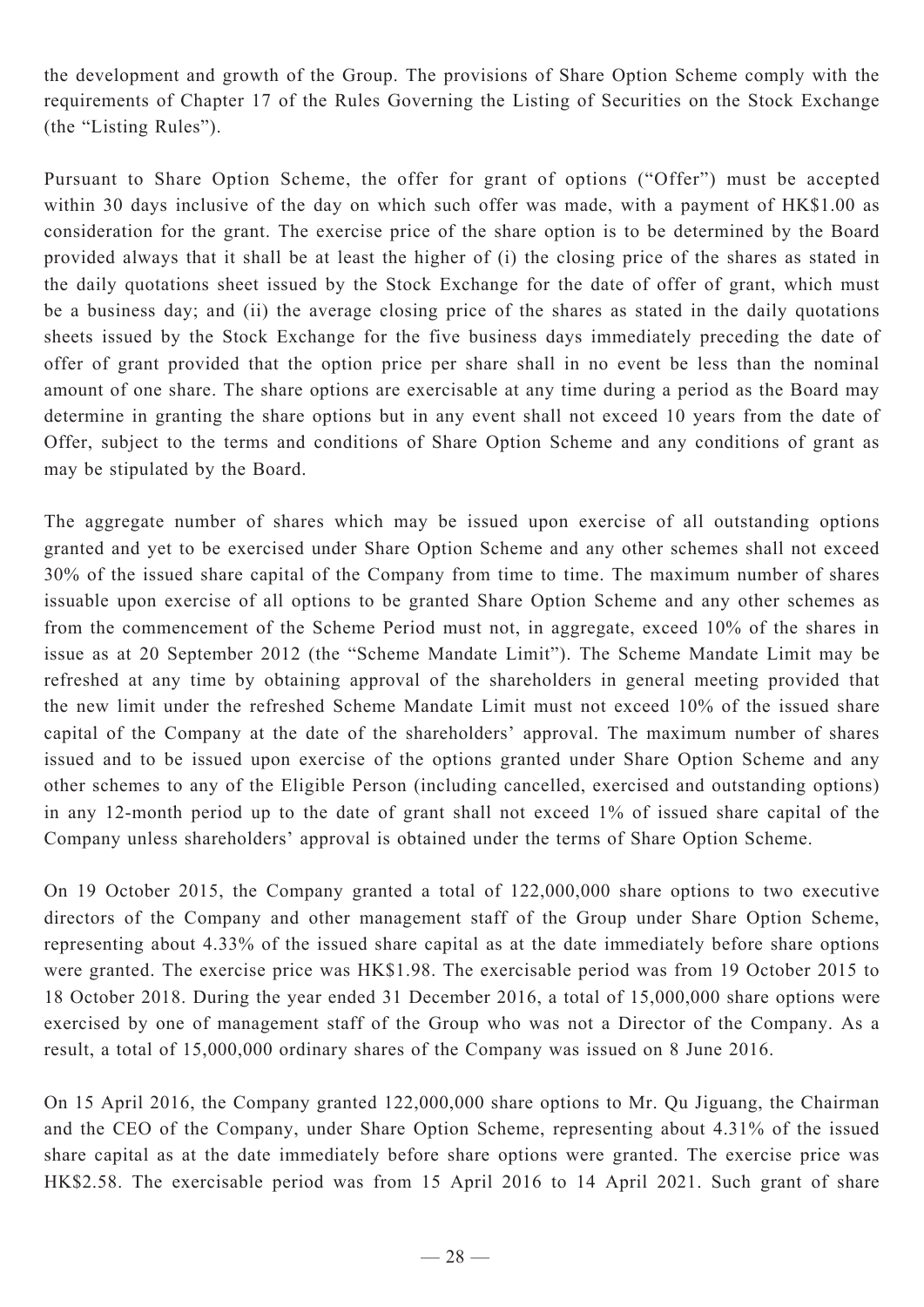options was approved by the independent shareholders at the annual general meeting held on 27 May 2016. Please refer details of grant of share options to the Company's announcement dated 15 April 2016.

The refreshment of Scheme Mandate Limit was approved at the annual general meeting held on 27 May 2016. Upon such approval, the Directors were authorised to grant share options to subscribe up to 10% of the issued share capital as at the date of such approval. Pursuant to the Listing Rules and the Share Option Scheme, share options previously granted under the Share Option Scheme (including those outstanding, cancelled, lapsed in accordance with the Share Option Scheme or exercised share options) will not be counted for purpose of calculating the Scheme Mandate Limit as refreshed. The limit on the number of shares which may be issued upon exercise of all outstanding share options granted and yet to be exercised under the Share Option Scheme and any other schemes of the Company must not exceed 30% of the shares in issue from time to time. No share options may be granted under the Share Option Scheme and any other schemes of the Company if this will result in the limit being exceeded. Please refer details of the refreshment of Scheme Mandate Limit to the Company's circular dated 26 April 2016.

The movement of total number of share options outstanding is shown as follows:

|                                                    | 2016         | 2015        |
|----------------------------------------------------|--------------|-------------|
| Outstanding at the beginning of the year           | 122,000,000  |             |
| Granted during the year                            | 122,000,000  | 122,000,000 |
| Exercised during the year                          | (15,000,000) |             |
| Lapsed during the year                             |              |             |
| Outstanding and exercisable at the end of the year | 229,000,000  | 122,000,000 |

As at 31 December 2016, the share options granted under Share Option Scheme and remained outstanding had an weighted average exercise price of approximately HK\$2.30 (2015: HK\$1.98) and a remaining contractual life of approximately 3.13 years (2015: 2.80 years).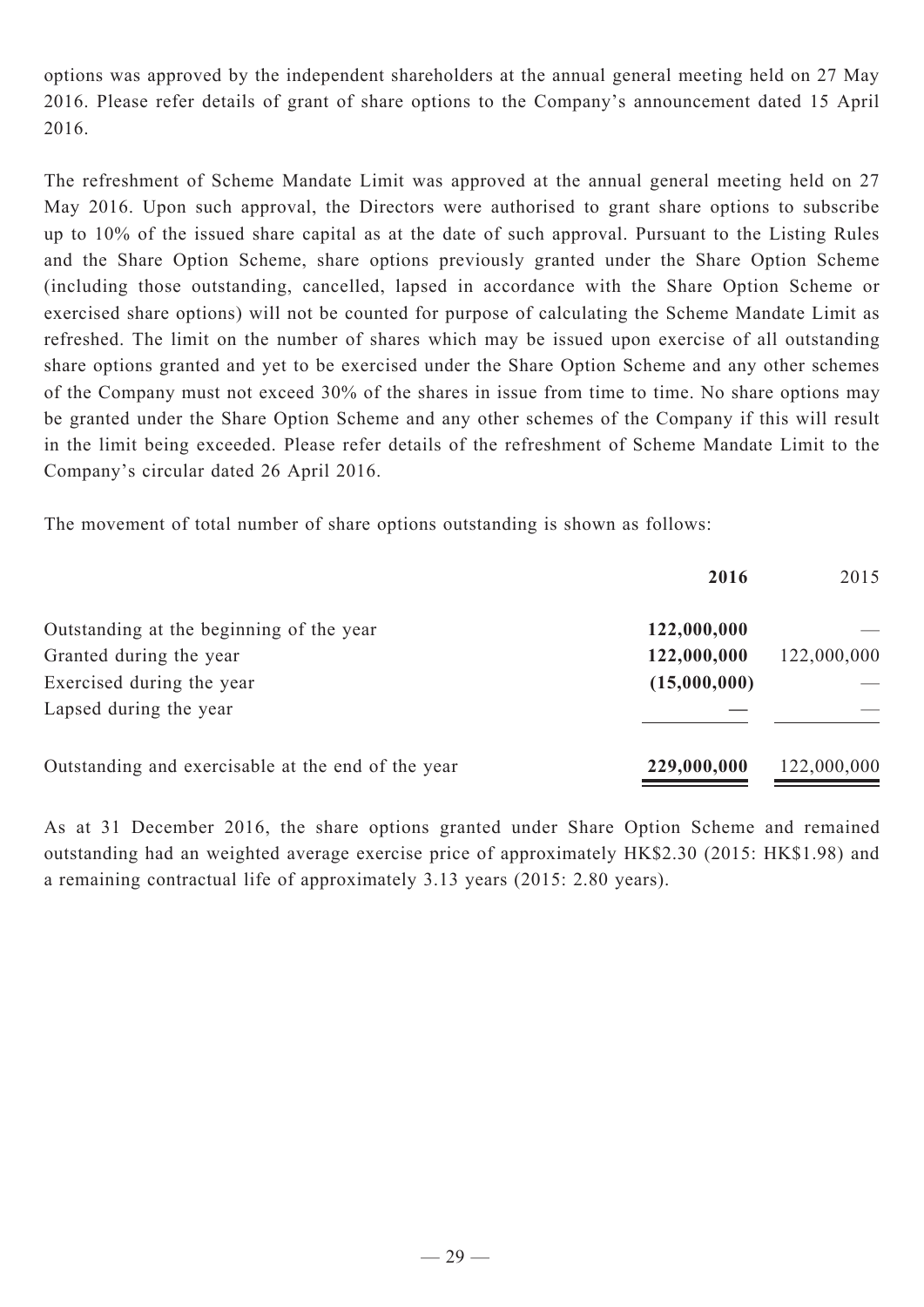The details of share options movements during the year months ended 31 December 2016 are shown as follows:

# **(i) Directors of the Company**

|                         |               |                                    |                                | Number of share options         |                               |                                        |                                  |
|-------------------------|---------------|------------------------------------|--------------------------------|---------------------------------|-------------------------------|----------------------------------------|----------------------------------|
| <b>Name of Director</b> | Date of grant | <b>Exercise</b> price<br>per share | Exercisable<br>period          | Outstanding<br>at 1 Jan<br>2016 | Granted<br>during<br>the year | <b>Exercised</b><br>during<br>the year | Outstanding<br>at 31 Dec<br>2016 |
| Mr. Qu Jiguang          | 15 Apr 2016   | HK\$2.58                           | 15 Apr $2016 -$<br>14 Apr 2021 |                                 | 122,000,000                   |                                        | 122,000,000                      |
| Mr. Wang Xianjun        | 19 Oct 2015   | <b>HK\$1.98</b>                    | 19 Oct 2015 -<br>18 Oct 2018   | 24,416,000                      |                               |                                        | 24,416,000                       |
| Mr. Su Xuejun           | 19 Oct 2015   | HK\$1.98                           | 19 Oct 2015 -<br>18 Oct 2018   | 24,416,000                      |                               |                                        | 24,416,000                       |
|                         |               |                                    |                                | 48,832,000                      | 122,000,000                   |                                        | 170,832,000                      |

## **(ii) Employees (other than directors of the Company)**

|               |                                    |                                | Number of share options         |                                 |                                        |                                  |
|---------------|------------------------------------|--------------------------------|---------------------------------|---------------------------------|----------------------------------------|----------------------------------|
| Date of grant | <b>Exercise</b> price<br>per share | Exercisable period             | Outstanding<br>at 1 Jan<br>2016 | Granted<br>during<br>the year   | <b>Exercised</b><br>during<br>the year | Outstanding<br>at 31 Dec<br>2016 |
| 19 Oct 2015   | HK\$1.98                           | 19 Oct $2015 -$<br>18 Oct 2018 | 73,168,000                      |                                 | (15,000,000)                           | 58,168,000                       |
|               |                                    |                                | 73,168,000                      | $\hspace{0.1mm}-\hspace{0.1mm}$ | (15,000,000)                           | 58,168,000                       |

For the 122,000,000 share options granted during the year ended 31 December 2016, the fair value as at date of grant was HK\$26,686,000. Assuming that all share options outstanding as at 31 December 2016 are exercised, the Company will receive proceeds of HK\$526,620,000.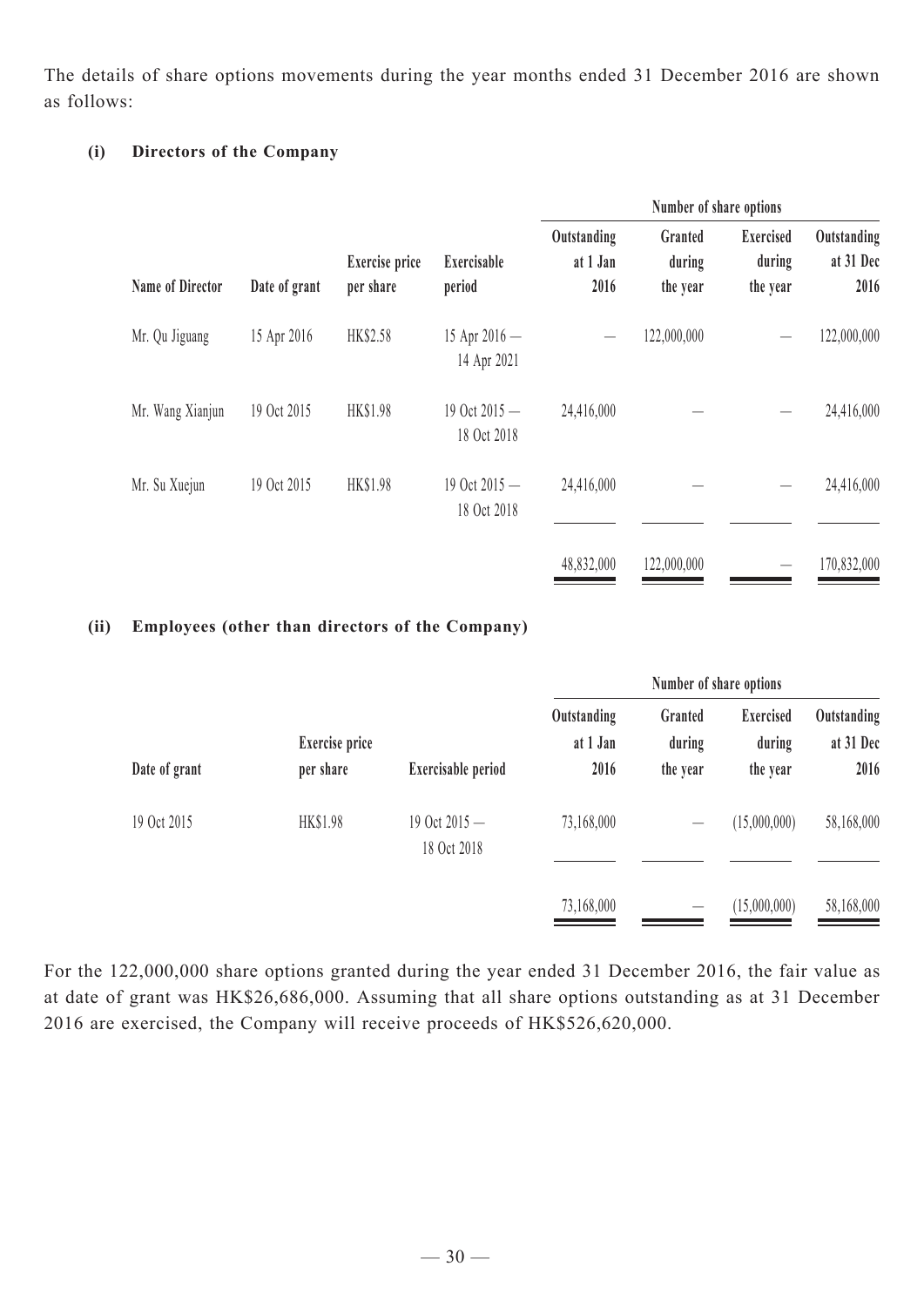# **SUFFICIENCY OF PUBLIC FLOAT**

Based on the information that is publicly available to the Company and within the knowledge of the Directors, it is confirmed that a sufficient public float of more than 25% of the issued capital of the Company has been maintained as at the latest practicable date, being 29 March 2017, and at all times during the year ended 31 December 2016.

## **Model Code for Securities Transactions by Directors**

The Company has adopted the Model Code for Securities Transactions by Directors of Listed Issuers as set out in Appendix 10 to the Listing Rules (the "Model Code"). Having made specific enquiry with all Directors, the Directors confirmed that they had complied with the required standard set out in the Model Code during the year ended 31 December 2016.

## **Corporate Governance Practices**

The Board is committed to maintaining a high standard of corporate governance. The Board believes that good corporate governance practices are essential for the growth of the Group and for safeguarding and maximizing shareholders' interests.

The Company has adopted the Corporate Governance Code (the "CG Code") contained in Appendix 14 of the Rules Governing the Listing of Securities on the Stock Exchange of Hong Kong Limited (the "Listing Rules"). During the year, the Company has complied with all applicable provisions of CG Code with deviation from code provision A.2.1 which stipulates that the roles of chairman and chief executive officer should be separate and should not be performed by the same individual.

The Board appointed Mr. Qu Jiguang as the Chairman, who was responsible for the leadership and effective running of the Board. Mr. Qu Jiguang has also assumed the role as the chief executive officer of the Company, who was delegated with the responsibilities to lead the management implementing the business strategies of the Group. The Company believes that vesting both roles in Mr. Qu Jiguang will allow for more effective planning and execution of business strategies. As all major decisions are made in consultation with members of the Board, the Company believes that there is adequate balance of power and authority in place.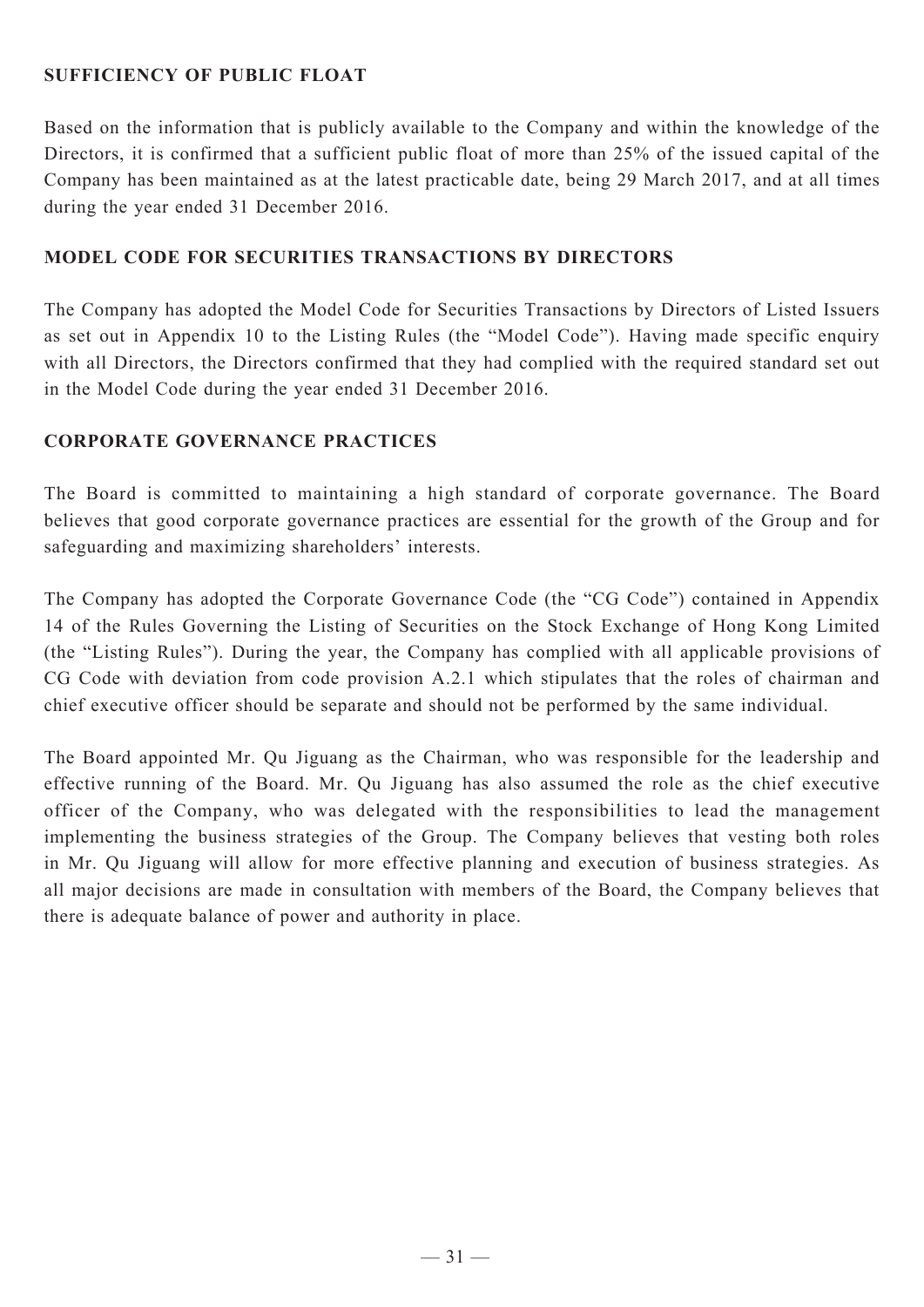# **AUDIT COMMITTEE**

The audit committee of the Company has reviewed the Group's annual results for the year ended 31 December 2016 in conjunction with the Group's external auditors.

The financial figures in respect of Group's consolidated statement of financial position, consolidated statement of profit or loss and other comprehensive income and the related notes thereto for the year ended 31 December 2016 as set out in the preliminary announcement have been compared by the Group's auditor, KPMG, Certified Public Accountants, to the amounts set out in the Group's audited consolidated financial statements for the year and the amounts were found to be in agreement. The work performed by KPMG in this respect did not constitute an audit, review or other assurance engagement in accordance with Hong Kong Standards on Auditing, Hong Kong Standards on Review Engagements or Hong Kong Standards on Assurance Engagements issued by the Hong Kong Institute of Certified Public Accountants and consequently no assurance has been expressed by the auditor.

#### **DIVIDENDS**

An interim dividend of HK\$0.025 per share was declared on 30 August 2016 and paid on 30 September 2016 (2015: HK\$0.025 per share).

For the year ended 31 December 2016, the Board recommended a final dividend of HK\$0.03 per share (2015: nil) which, together with the interim dividend, will result in total dividends of HK\$0.055 per share for the year ended 31 December 2016 (2015: HK\$0.025 per share).

In order to qualify for the proposed final dividend to be approved at the forthcoming annual general meeting, all properly completed transfer forms, accompanied by the relevant share certificates, must be lodged with the Company's branch share registrar and transfer office in Hong Kong, Computershare Hong Kong Investor Services Limited at 17M Floor, Hopewell Centre, 183 Queen's Road East, Wanchai, Hong Kong by no later than 4:30 p.m., Monday, 29 May 2017 which is the Record Date for the proposed final dividend. The proposed final dividend is expected to be paid on or about Friday, 9 June 2017.

## **ANNUAL GENERAL MEETING**

The 2017 Annual General Meeting of the Company will be held at 2:00 p.m. on 24 May 2017 at Rooms 4902-03, 49th Floor, Central Plaza, 18 Harbour Road, Wanchai, Hong Kong and a notice of annual general meeting will be published and despatched in due course.